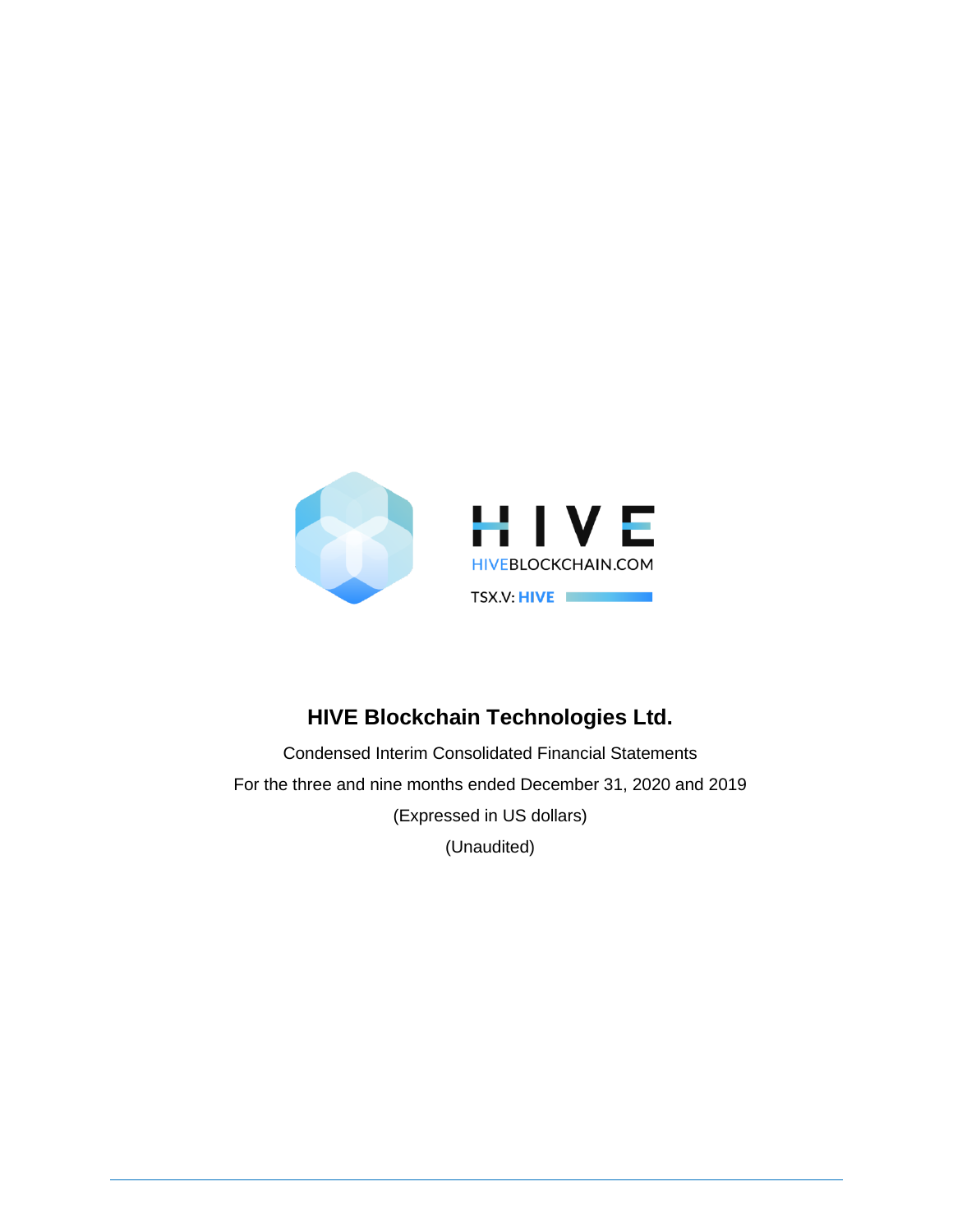

|                                                          | December 31,    | March 31,         |
|----------------------------------------------------------|-----------------|-------------------|
|                                                          | 2020            | 2020              |
|                                                          |                 |                   |
| <b>Assets</b><br><b>Current assets</b>                   |                 |                   |
| \$<br>Cash and equivalents                               | 972,999         | \$<br>5, 130, 127 |
| Amounts receivable and prepaids (Note 9)                 | 18,941,562      | 9,748,849         |
| Investments (Note 8)                                     | 330,488         |                   |
| Digital currencies (Note 10)                             | 15,008,778      | 3,455,756         |
|                                                          | 35,253,827      | 18,334,732        |
|                                                          |                 |                   |
| Data centre equipment (Note 11)                          | 16,003,799      | 6,415,700         |
| Deposits (Note 13)                                       | 11,290,808      | 1,879,505         |
| Investment in sublease (Note 16)                         | 117,565         | 234,152           |
| Right of use asset (Note 16)                             | 3,374,327       | 2,240,274         |
| Goodwill (Note 6)                                        | 872,545         |                   |
| \$<br><b>Total assets</b>                                | 66,912,871      | \$<br>29,104,363  |
|                                                          |                 |                   |
| <b>Liabilities and equity</b>                            |                 |                   |
| <b>Current liabilities</b>                               |                 |                   |
| \$<br>Accounts payable and accrued liabilities (Note 14) | 5,755,383       | \$<br>2,130,175   |
| Taxes payable                                            | 686,197         | 830,742           |
| Current portion of lease liability (Note 16)             | 2,542,593       | 1,568,458         |
| Loans payable (Note 15)                                  | 3,109,076       | 2,713,073         |
|                                                          | 12,093,249      | 7,242,448         |
| Lease liability (Note 16)                                | 1,214,971       | 775,480           |
| <b>Total liabilities</b>                                 | 13,308,220      | 8,017,928         |
|                                                          |                 |                   |
| Equity                                                   |                 |                   |
| Share capital (Note 19)                                  | 192,467,154     | 188,542,547       |
| Reserves and accumulated other comprehensive income      | 5,833,513       | 5,711,290         |
| Deficit                                                  | (144, 696, 016) | (173, 167, 402)   |
| Total equity                                             | 53,604,651      | 21,086,435        |
| <b>Total liabilities and equity</b><br>\$                | 66,912,871      | \$<br>29,104,363  |

Nature of operations (Note 1) Commitments and contingencies (Note 17) Subsequent events (Note 26)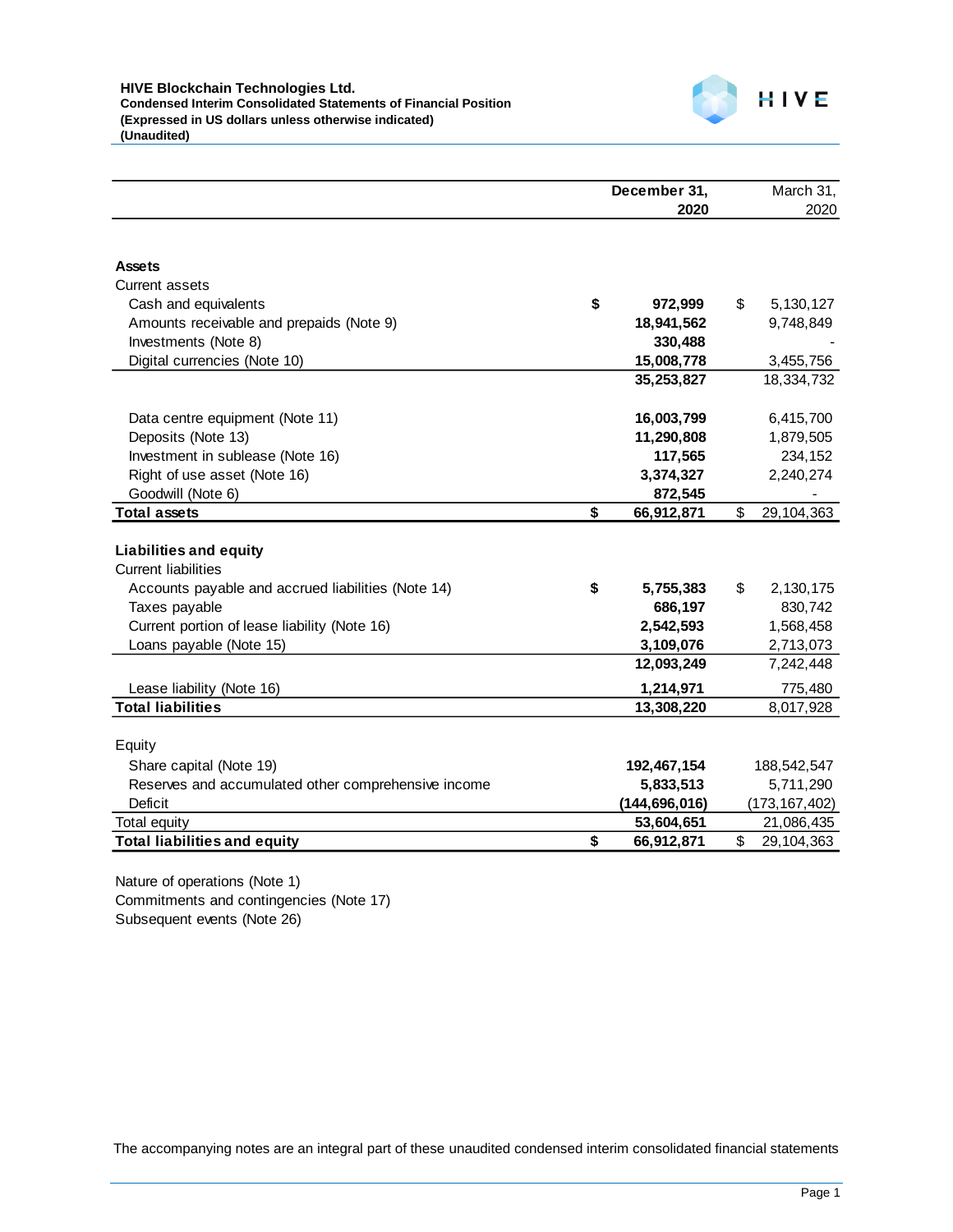

|                                                         | Three months ended December 31, |               |                 |    | Nine months ended Dcecember 31, |    |                |
|---------------------------------------------------------|---------------------------------|---------------|-----------------|----|---------------------------------|----|----------------|
|                                                         |                                 | 2020          | 2019            |    | 2020                            |    | 2019           |
|                                                         |                                 |               |                 |    |                                 |    | Restated       |
| Income from digital currency mining (Note 10)           | \$                              | 13,707,879    | \$<br>5,003,944 | S  | 33,277,753                      | \$ | 23,968,532     |
| Cost of digital currency mining                         |                                 |               |                 |    |                                 |    |                |
| Operating and maintenance costs (Note 18)               |                                 | (3,078,934)   | (1, 170, 145)   |    | (10, 846, 921)                  |    | (19, 296, 937) |
| Depreciation (Notes 11 & 16)                            |                                 | (2, 476, 592) | (1,345,212)     |    | (5,903,235)                     |    | (3,850,241)    |
|                                                         |                                 | 8,152,353     | 2,488,587       |    | 16,527,597                      |    | 821,354        |
| Revaluation of digital currencies (Note 10)             |                                 | 6,315,970     | (727,064)       |    | 8,635,736                       |    | (2,639,579)    |
| Gain on sale of digital currencies (Note 10)            |                                 | 1,679,213     | 107,960         |    | 4,156,500                       |    | 934,220        |
| <b>Hosting revenue</b>                                  |                                 | 393,518       |                 |    | 585,318                         |    |                |
| <b>Expenses</b>                                         |                                 |               |                 |    |                                 |    |                |
| General and administrative (Note 21)                    |                                 | (911, 076)    | (1, 125, 864)   |    | (2,039,296)                     |    | (3,791,320)    |
| Foreign exchange gain                                   |                                 | 1,746,573     | 2,860,408       |    | 1,661,155                       |    | 1,192,270      |
| Share-based compensation (Note 19)                      |                                 | (209, 726)    | (62, 220)       |    | (868, 947)                      |    | (371, 119)     |
|                                                         |                                 | 625,771       | 1,672,324       |    | (1, 247, 088)                   |    | (2,970,169)    |
| Realized gain on investments (Note 8)                   |                                 | 6,639         |                 |    | 6,639                           |    | 1,531,464      |
| Unrealized gain on investments (Note 8)                 |                                 | 148,967       |                 |    | 148,967                         |    |                |
| Finance expense                                         |                                 | (111, 918)    | (153, 792)      |    | (342, 283)                      |    | (261, 314)     |
| Net income (loss) before and after tax for the period   |                                 | 17,210,513    | 3,388,015       |    | 28,471,386                      |    | (2,584,024)    |
| Other comprehensive income (loss)                       |                                 |               |                 |    |                                 |    |                |
| Other comprehensive income (loss) to be reclassified to |                                 |               |                 |    |                                 |    |                |
| profit or loss in subsequent periods:                   |                                 |               |                 |    |                                 |    |                |
| Translation adjustment                                  |                                 | 382,751       | 170,930         |    | 3,968                           |    | 172,758        |
|                                                         |                                 | 382,751       | 170,930         |    | 3,968                           |    | 172,758        |
| Net income (loss) and comprehensive income (loss)       |                                 |               |                 |    |                                 |    |                |
| for the period                                          | \$                              | 17,593,264    | \$<br>3,558,945 | \$ | 28,475,354                      | \$ | (2,411,266)    |
| Basic income (loss) per share                           | \$                              | 0.05          | \$<br>0.01      | \$ | 0.08                            | \$ | (0.01)         |
| Diluted income (loss) per share                         | \$                              | 0.05          | \$<br>0.01      | \$ | 0.08                            | \$ | (0.01)         |
|                                                         |                                 |               |                 |    |                                 |    |                |
| Weighted average number of common shares outstanding    |                                 |               |                 |    |                                 |    |                |
| Basic (Note 20)                                         |                                 | 346,013,499   | 327,045,564     |    | 344,223,155                     |    | 326,827,723    |
| Diluted (Note 20)                                       |                                 | 363,327,167   | 327,045,564     |    | 361,536,823                     |    | 326,827,723    |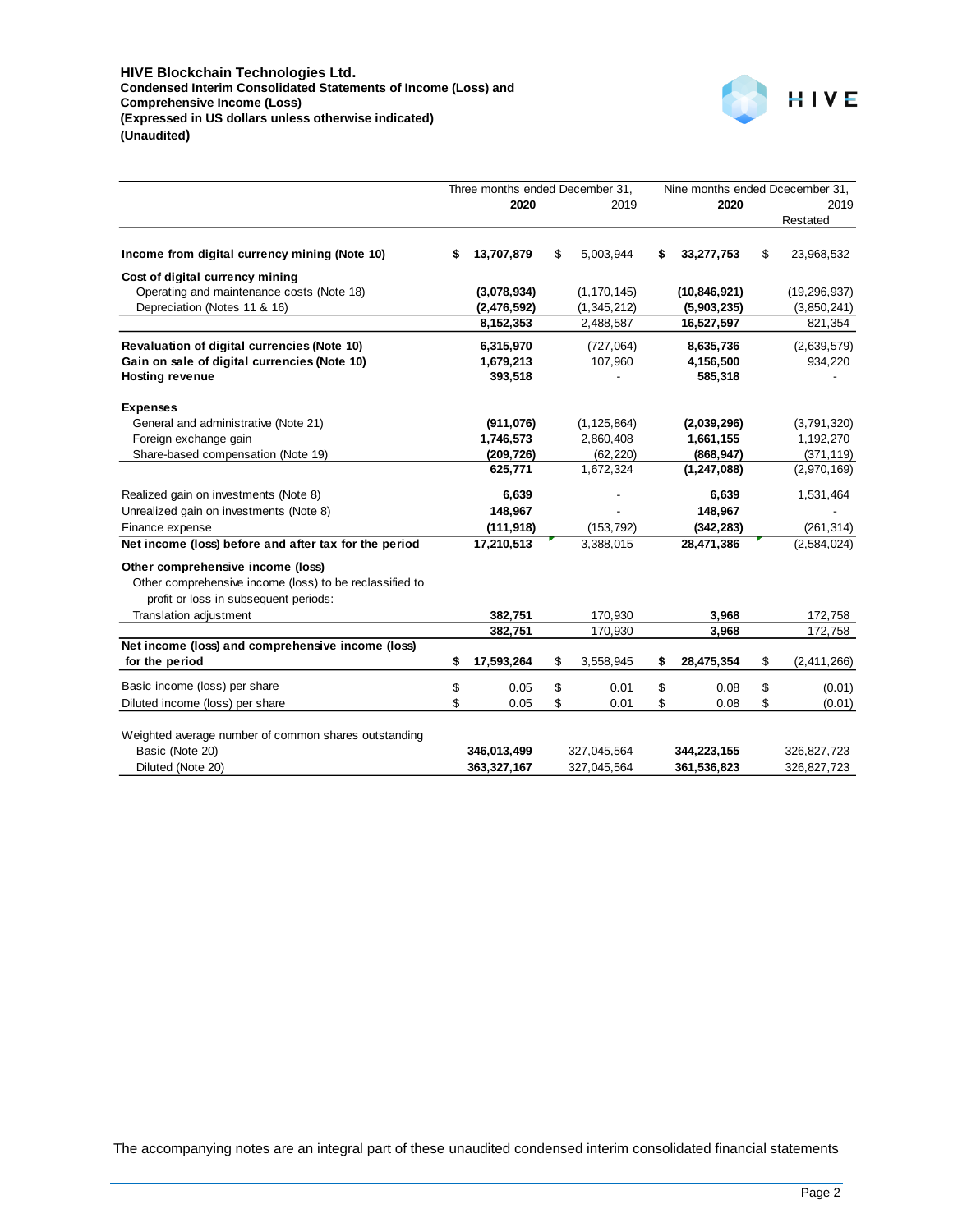

|                                   | Share capital |             | Cumulative |             |                 | Total        |
|-----------------------------------|---------------|-------------|------------|-------------|-----------------|--------------|
|                                   |               |             | Equity     | translation |                 | equity       |
|                                   | Shares issued | Amount      | reserve    | adjustment  | Deficit         | (deficiency) |
|                                   |               | \$.         | \$         | \$          | S               | S            |
| At March 31, 2019                 | 325,675,626   | 188,027,060 | 5,473,903  | (47, 859)   | (171, 504, 579) | 21,948,525   |
| Share-based compensation          |               |             | 686,659    |             |                 | 686,659      |
| Exercise of options               | 1,469,938     | 515,487     | (186, 164) |             |                 | 329,323      |
| Loss for the year                 |               |             |            |             | (1,662,823)     | (1,662,823)  |
| Translation adjustment            |               |             |            | (215, 249)  |                 | (215, 249)   |
| At March 31, 2020                 | 327,145,564   | 188,542,547 | 5,974,398  | (263, 108)  | (173, 167, 402) | 21,086,435   |
| Share-based compensation          |               |             | 868,947    |             |                 | 868,947      |
| Quebec acquisition                | 15,000,000    | 2,458,470   |            |             |                 | 2,458,470    |
| Exercise of options               | 3,125,000     | 1,106,164   | (416,031)  |             |                 | 690,133      |
| Vesting of restricted stock units | 1,212,500     | 334,661     | (334, 661) |             |                 |              |
| Shares issued for services        | 100,000       | 25,312      |            |             |                 | 25,312       |
| Income for the period             |               |             |            |             | 28,471,386      | 28,471,386   |
| Translation adjustment            |               |             |            | 3,968       |                 | 3,968        |
| At December 31, 2020              | 346,583,064   | 192,467,154 | 6,092,653  | (259, 140)  | (144,696,016)   | 53,604,651   |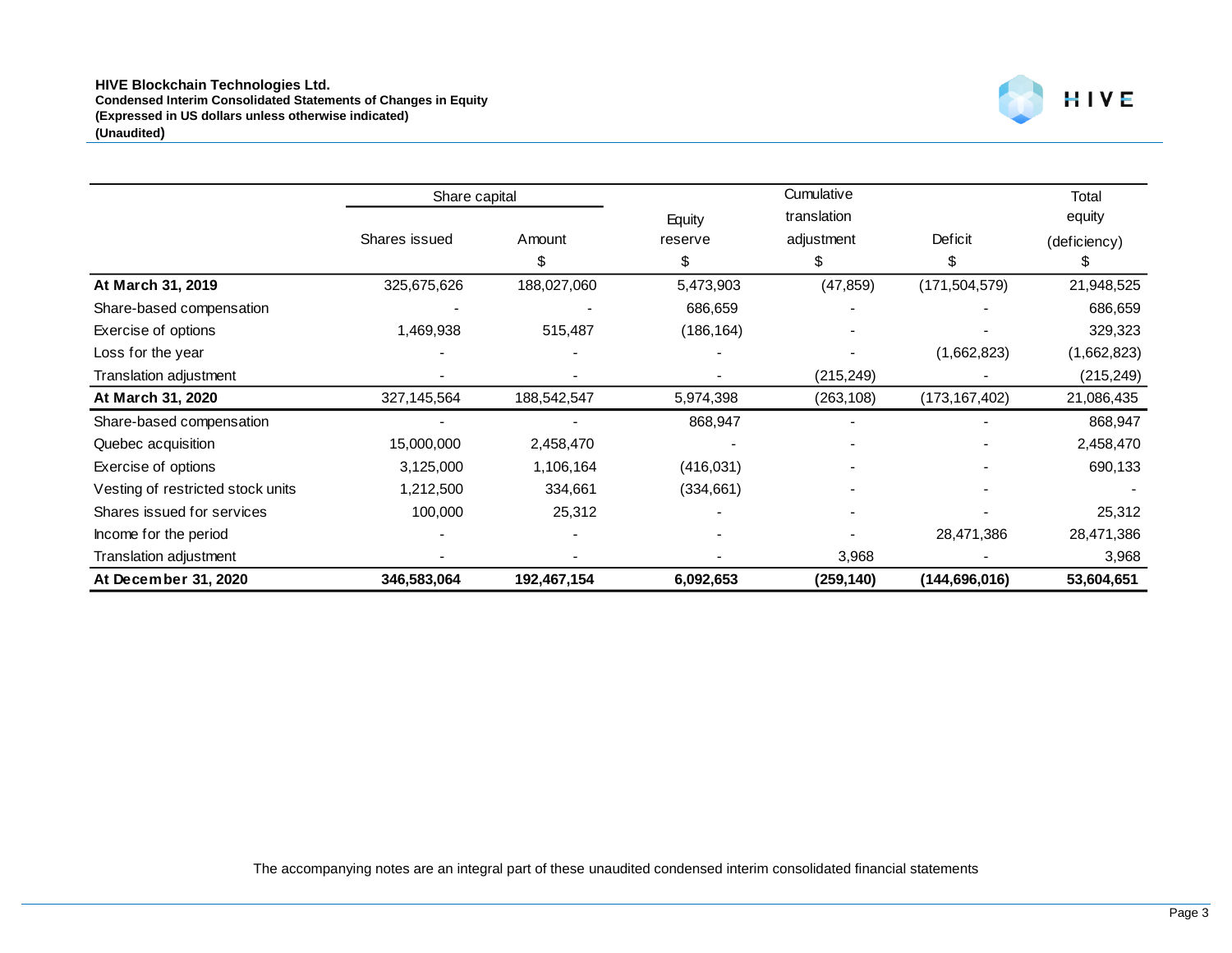

|                                                               | For the nine months ended December 31, |                |    |               |
|---------------------------------------------------------------|----------------------------------------|----------------|----|---------------|
|                                                               |                                        | 2020           |    | 2019          |
|                                                               |                                        |                |    |               |
| <b>Operating activities</b>                                   |                                        |                |    |               |
| Income (loss) for the period:                                 | \$                                     | 28,471,386     | \$ | (2,584,024)   |
| Adjusted for:                                                 |                                        |                |    |               |
| Depreciation                                                  |                                        | 5,903,235      |    | 3,850,241     |
| Lease payment                                                 |                                        |                |    | (123, 181)    |
| Unrealized gain on investment                                 |                                        | (6, 639)       |    | (1,531,464)   |
| Share-based compensation                                      |                                        | 868,947        |    | 371,119       |
| Interest expense                                              |                                        | 332,737        |    | 162,649       |
| Changes in non-cash working capital items:                    |                                        |                |    |               |
| Amounts receivable and prepaids                               |                                        | (9,396,109)    |    | (5,438,650)   |
| Taxes payable                                                 |                                        | (144, 545)     |    |               |
| Digital currencies                                            |                                        | (10, 641, 776) |    | 4,314,156     |
| Accounts payable and accrued liabilities                      |                                        | 3,405,231      |    | (237, 026)    |
| Cash provided by (used in) operating activities               |                                        | 18,792,467     |    | (1, 216, 180) |
|                                                               |                                        |                |    |               |
| <b>Investing activities</b>                                   |                                        |                |    |               |
| Deposits on equipment                                         |                                        | (8,992,185)    |    |               |
| Quebec acquisition (Note 6)                                   |                                        | (1, 235, 873)  |    |               |
| Investments (Note 8)                                          |                                        | (323, 849)     |    |               |
| Purchase of mining equipment                                  |                                        | (11, 542, 831) |    |               |
| Cash used in investing activities                             |                                        | (22,094,739)   |    |               |
|                                                               |                                        |                |    |               |
| <b>Financing activities</b>                                   |                                        |                |    |               |
| Exercise of warrants and options                              |                                        | 690,133        |    | 306,712       |
| Lease payments made, net of lease payments received           |                                        | (1,742,245)    |    |               |
| Cash (used in) provided by financing activities               |                                        | (1,052,112)    |    | 306,712       |
|                                                               |                                        |                |    |               |
| Effect of exchange rate changes on cash                       |                                        | 197,256        |    | 286,542       |
| Net increase in cash during the period                        |                                        | (4, 157, 128)  |    | (622, 926)    |
| Cash, beginning of period                                     |                                        | 5,130,127      |    | 6,810,471     |
| Cash, end of period                                           | \$                                     | 972,999        | \$ | 6,187,545     |
|                                                               |                                        |                |    |               |
| Supplemental cash flow information                            |                                        |                |    |               |
| Share consideration issued for Quebec acquisition (Note 6)    | \$                                     | 2,458,470      | \$ |               |
| Digital assets in amounts receivable and prepaids             | \$                                     | (1, 166, 864)  | \$ |               |
| Digital asset consideration received on investment redemption | \$                                     |                | \$ | (3,546,028)   |
| Recognition of right of use assets and lease liabilities      | \$                                     |                | \$ | 279,786       |
|                                                               |                                        |                |    |               |
| <b>Supplemental disclosures:</b>                              |                                        |                |    |               |
| Interest paid                                                 | \$                                     |                | \$ |               |
| Income taxes paid                                             | \$                                     |                | \$ |               |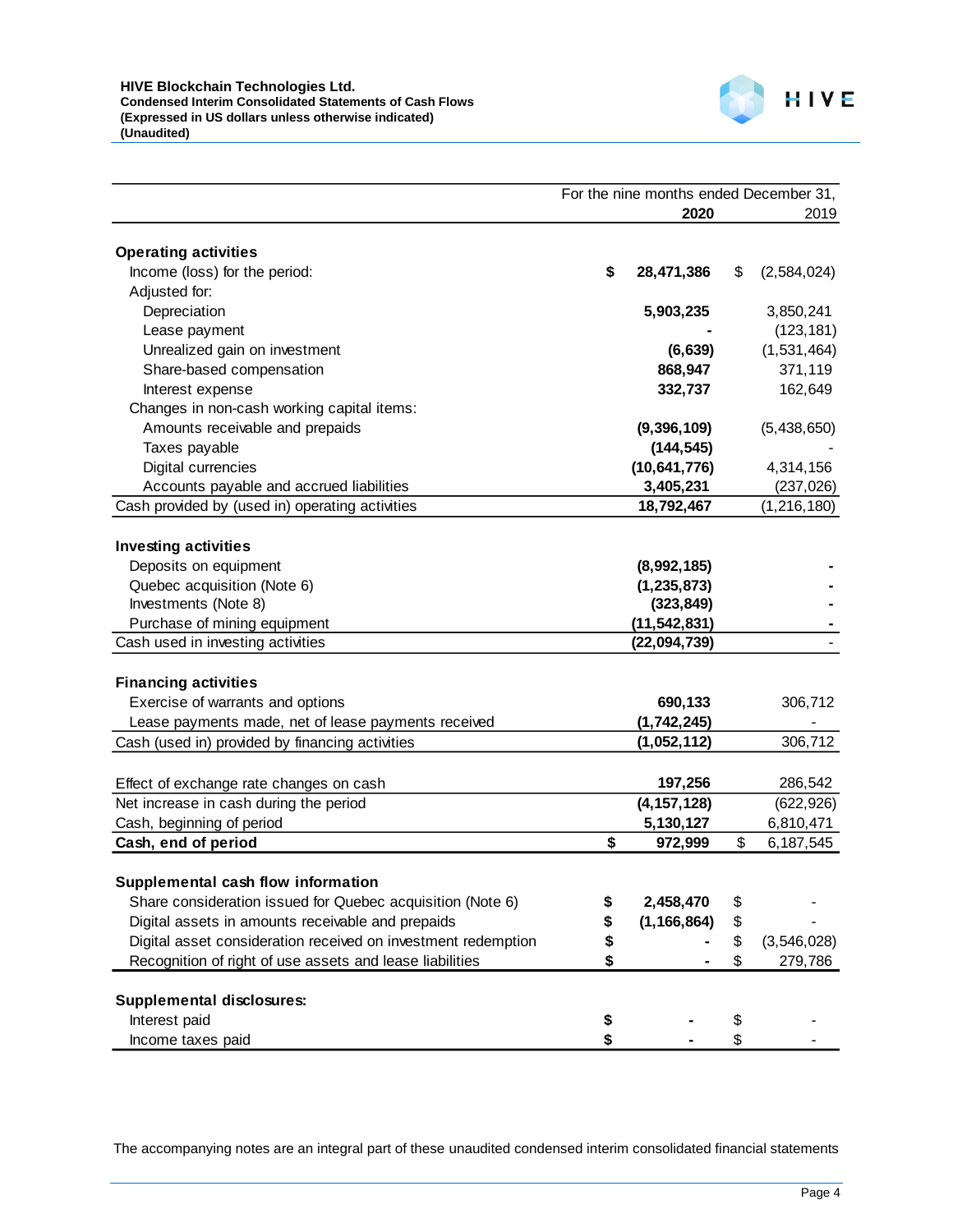

### **1. Nature of Operations**

HIVE Blockchain Technologies Ltd. (the "Company") was incorporated in the province of British Columbia on June 24, 1987. The Company is a reporting issuer in each of the Provinces and Territories of Canada and is listed for trading on the TSXV, under the symbol "HIVE.V", as well as on the OTCQX® Best Market under "HVBTF" and on the Open Market of the Frankfurt Stock Exchange under "HBF". The Company's head office is located at 555 Burrard Street, Vancouver, BC, V7X 1M8, and the Company's registered office is located at Suite 2500, 700 West Georgia Street, Vancouver, BC, V7Y 1B3.

In connection with the Company's change of business filed in September 2017 ("Change of Business"), the Company acquired digital currency mining data centre equipment in Iceland (Note 5). Following the initial acquisition, the Company acquired additional data centre equipment in Iceland and Sweden throughout fiscal 2018. Phases one and two of Sweden commenced operations on January 15, 2018 and March 31, 2018 respectively, while phase three commenced operations on April 30, 2018. On April 9, 2020 the Company also acquired a data centre in Quebec, Canada (Note 6). The Company is in the business of providing infrastructure solutions, including the provision of computational capacity to distributed networks, in the blockchain industry. The Company's operations are focused on the mining and sale of digital currencies. Digital currencies are subject to risks unique to the asset class and different from traditional assets. Additionally, at times assets may be held by third party custodians or exchanges that are limited in oversight by regulatory authorities.

### **2. Basis of Presentation**

### *(a) Statement of Compliance*

These unaudited condensed interim consolidated financial statements have been prepared in accordance with IAS 34, "Interim Financial Reporting of the International Financial Reporting Standards" ("IFRS") as issued by the International Accounting Standards Board ("IASB") and follow the same accounting policies and methods of application as the Company's March 31, 2020 annual audited financial statements. Accordingly, they should be read in conjunction with the Company's most recent annual statements.

The Company is in the business of the mining and sale of digital currencies, many aspects of which are not specifically addressed by current IFRS guidance. The Company is required to make judgements as to the application of IFRS and the selection of accounting policies. The Company has disclosed its presentation, recognition and derecognition, and measurement of digital currencies, and the recognition of revenue as well as significant assumptions and judgements; however, if specific guidance is enacted by the IASB in the future, the impact may result in changes to the Company's earnings and financial position as presented.

These unaudited condensed interim consolidated financial statements were approved and authorized for issuance by the Board of Directors on March 1, 2021.

#### *(b) Consolidation*

These unaudited condensed interim consolidated financial statements include the financial statements of the Company and its wholly-owned subsidiaries, which are controlled by the Company (the "Group"). Control is achieved when the parent company is exposed, or has rights, to variable returns from its involvement with the investee and has the ability to affect those returns through its power over the investee. Specifically, the Group controls an investee if, and only if, the Group has all of the following: (i) power over the investee (i.e. existing rights that give it the current ability to direct the relevant activities of the investee); (ii) exposure, or rights, to variable returns from its involvement with the investee; and (iii) the ability to use its power over the investee to affect its returns.

The financial statements of subsidiaries are included in these unaudited interim consolidated financial statements from the date that control commences until the date that control ceases. All significant intercompany transactions, balances, income and expenses are eliminated on consolidation.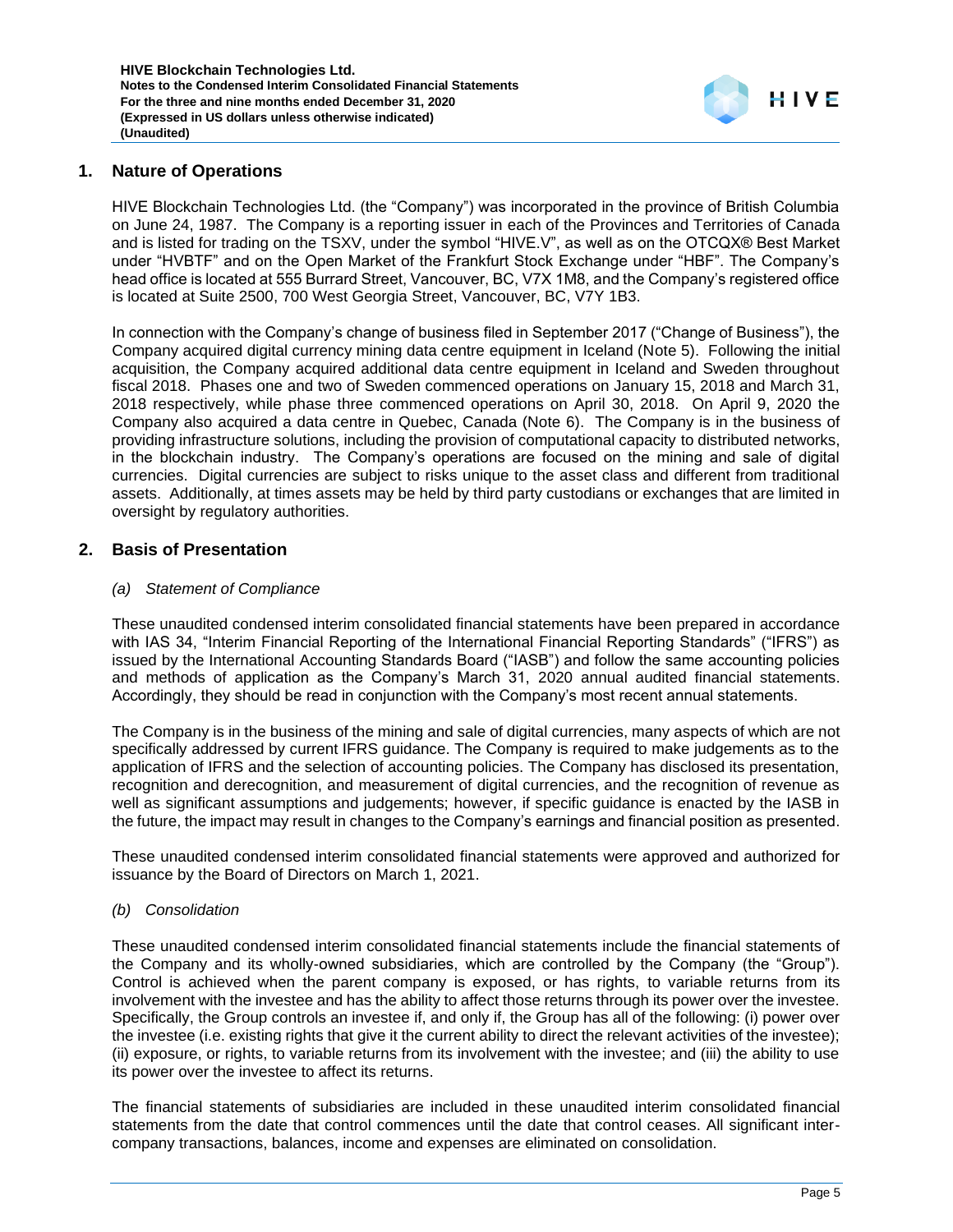

# **2. Basis of Presentation** (continued…)

As of December 31, 2020, the Company had six wholly owned subsidiaries: HIVE Blockchain Switzerland AG, Boden Technologies AB, Bikupa Datacenter AB, Hive Digital Data Ltd., 9376-9974 Quebec Inc., and Liv Eiendom AS. HIVE Blockchain Switzerland AG had one wholly owned subsidiary, HIVE Blockchain Iceland ehf. Liv Eiendom AS had one wholly owned subsidiary, Kolos Norway AS.

#### *(c) Presentation and functional currency*

Foreign currency transactions are recorded at the exchange rate as at the date of the transaction. At each statement of financial position date, monetary assets and liabilities are translated using the period end foreign exchange rate. Non-monetary assets and liabilities in foreign currencies other than the functional currency are translated using the historical rate. All gains and losses on translation of these foreign currency transactions are included in the profit and loss. The functional currency for HIVE Blockchain Technologies Ltd. and 9376-9974 Quebec Inc. is the Canadian dollar, Bikupa Data Center AB is the Swedish Krona, and it is the US dollar for its other wholly owned subsidiaries.

#### *(d) Comprehensive income (loss)*

Total comprehensive income (loss) comprises all components of profit or loss and other comprehensive income (loss). Other comprehensive income (loss) includes gains and losses from translating the financial statements of an entity's whose functional currency differs from the presentation currency.

#### *(e) Restatement*

The Company re-assessed its presentation of income from digital currency mining, gain (loss) on sale of digital currencies and foreign exchange gain (loss) in the comparative three and nine months ended December 31, 2019 figures on the Condensed Interim Consolidated Statements of Income (Loss) and Comprehensive Income (Loss) and determined that a misallocation had taken place. These corrections were made for the nine-month period ended December 31, 2019 by reclassifying income from digital currencies of \$2,167,020 into gain on sale of digital currencies of \$672,539 and foreign exchange of \$1,494,481. There was no impact on the three-month period ended December 31, 2019 reported figures. There was also no impact on net income (loss) before and after tax or net income (loss) and comprehensive income (loss) for either the three or nine months ended December 31, 2019.

### **3. Significant Judgements**

### *(a) Functional currency*

The functional currency of the Company has been assessed by management based on consideration of the currency and economic factors that mainly influence the Company's digital currencies, production and operating costs, financing and related transactions. Specifically, the Company considers the currencies in which digital currencies are most commonly denominated and the currencies in which expenses are settled, by each entity, as well as the currency in which each entity receives or raises financing. Changes to these factors may have an impact on the judgment applied in the determination of the Company's functional currency.

#### *(b) Digital assets - accounting*

The Company has assessed that it acts in a capacity as a commodity broker trader as defined in IAS 2, *Inventories*, in characterizing certain of its holdings as inventory, or more specifically, digital assets. If assets held by commodity broker-traders are principally acquired for the purpose of selling in the near future and generating a profit from fluctuations in price or broker-traders' margin, such assets are accounted for as inventory, and changes in fair value (less costs to sell) are recognized in profit or loss.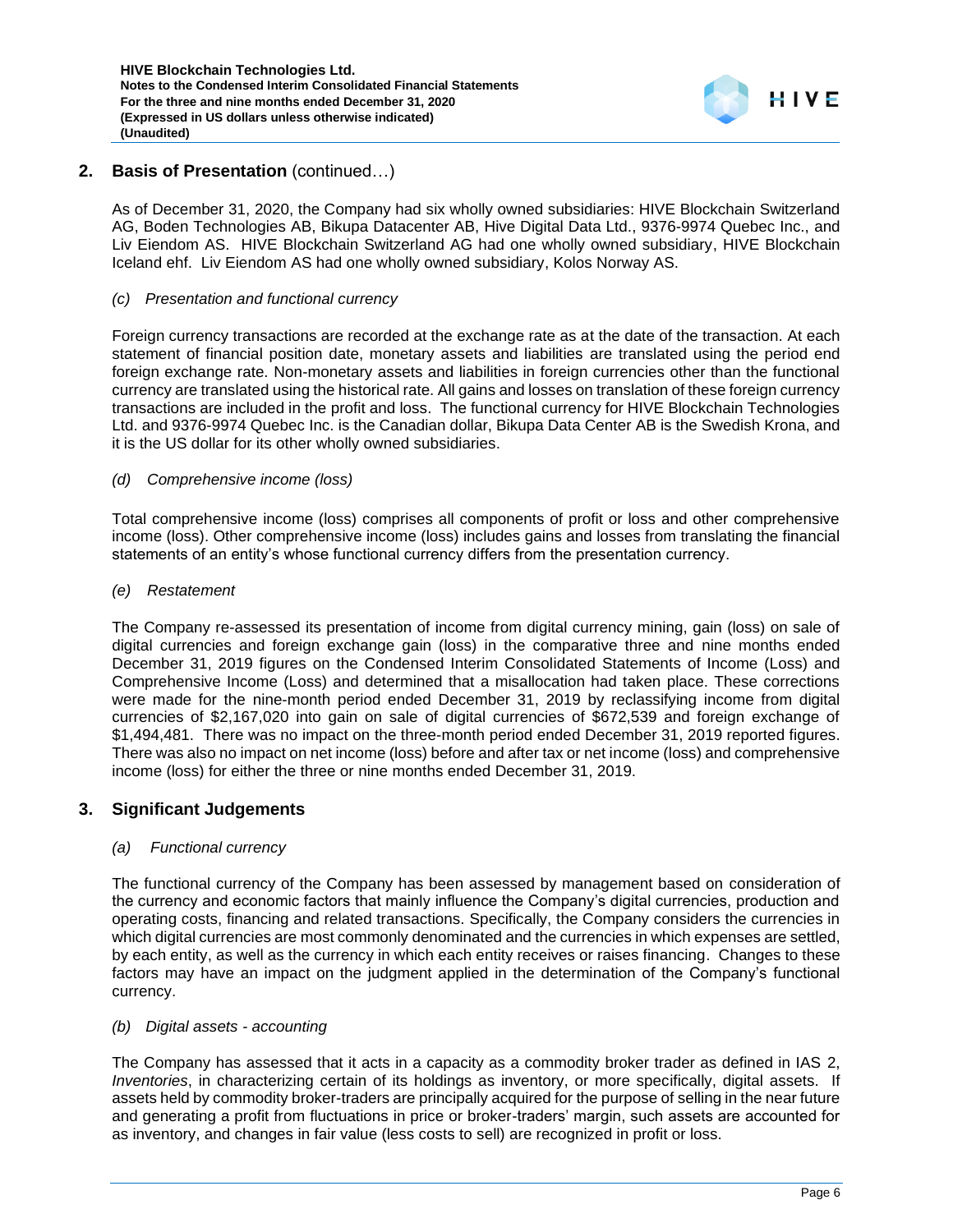

# **3. Significant Judgements** (continued…)

#### *(c) Asset acquisition*

Management determines whether assets acquired and liabilities assumed constitute a business. A business consists of inputs and processes applied to those inputs that have the ability to create outputs.

The Company completed the Norway Acquisition in May 2018 (Note 7) and concluded that the entities acquired did not qualify as a business combination under IFRS 3, "Business Combinations", as significant processes were not acquired. Accordingly, the Norway Acquisition has been accounted for as an asset acquisition.

The Company completed the Quebec Acquisition in April 2020 (Note 6) and concluded that the entity acquired qualified as a business combination under IFRS 3, "Business Combinations". Accordingly, the Quebec Acquisition has been accounted for as a business acquisition.

#### *(d) Income from digital currency mining*

The Company recognizes income from digital currency mining from the provision of transaction verification services within digital currency networks, commonly termed "cryptocurrency mining". As consideration for these services, the Company receives digital currency from each specific network in which it participates ("coins"). Income from digital currency mining is measured based on the fair value of the coins received. The fair value is determined using the spot price of the coin on the date of receipt. The coins are recorded on the statement of financial position, as digital currencies, at their fair value less costs to sell and remeasured at each reporting date. Revaluation gains or losses, as well as gains or losses on the sale of coins for traditional (fiat) currencies are included in profit and loss in accordance with the Company's treatment of its digital currencies as a traded commodity.

There is currently no specific definitive guidance in IFRS or alternative accounting frameworks for the accounting for the mining and strategic selling of digital currencies and management has exercised significant judgement in determining appropriate accounting treatment for the recognition of income from digital currency mining for mining of digital currencies. Management has examined various factors surrounding the substance of the Company's operations, including the stage of completion being the completion and addition of a block to a blockchain and the reliability of the measurement of the digital currency received.

#### *(e) Contingencies*

Contingencies can be either possible assets or liabilities arising from past events which, by their nature, will be resolved only when one or more uncertain future events occur or fail to occur. Such contingencies include, but are not limited to, litigation, regulatory proceedings, tax matters and losses resulting from other events and developments. The assessment of the existence and potential impact of contingencies inherently involves the exercise of significant judgement regarding the outcome of future events.

#### **4. Significant Estimates**

#### (a) *Determination of asset and liability fair values and allocation of purchase consideration*

Significant asset acquisitions require judgements and estimates to be made at the date of acquisition in relation to determining the relative fair value of the allocation of the purchase consideration over the fair value of the assets. The information necessary to measure the fair values as at the acquisition date of assets acquired requires management to make certain judgements and estimates about future events, including but not limited to availability of hardware and expertise, future production opportunities, future digital currency prices and future operating costs.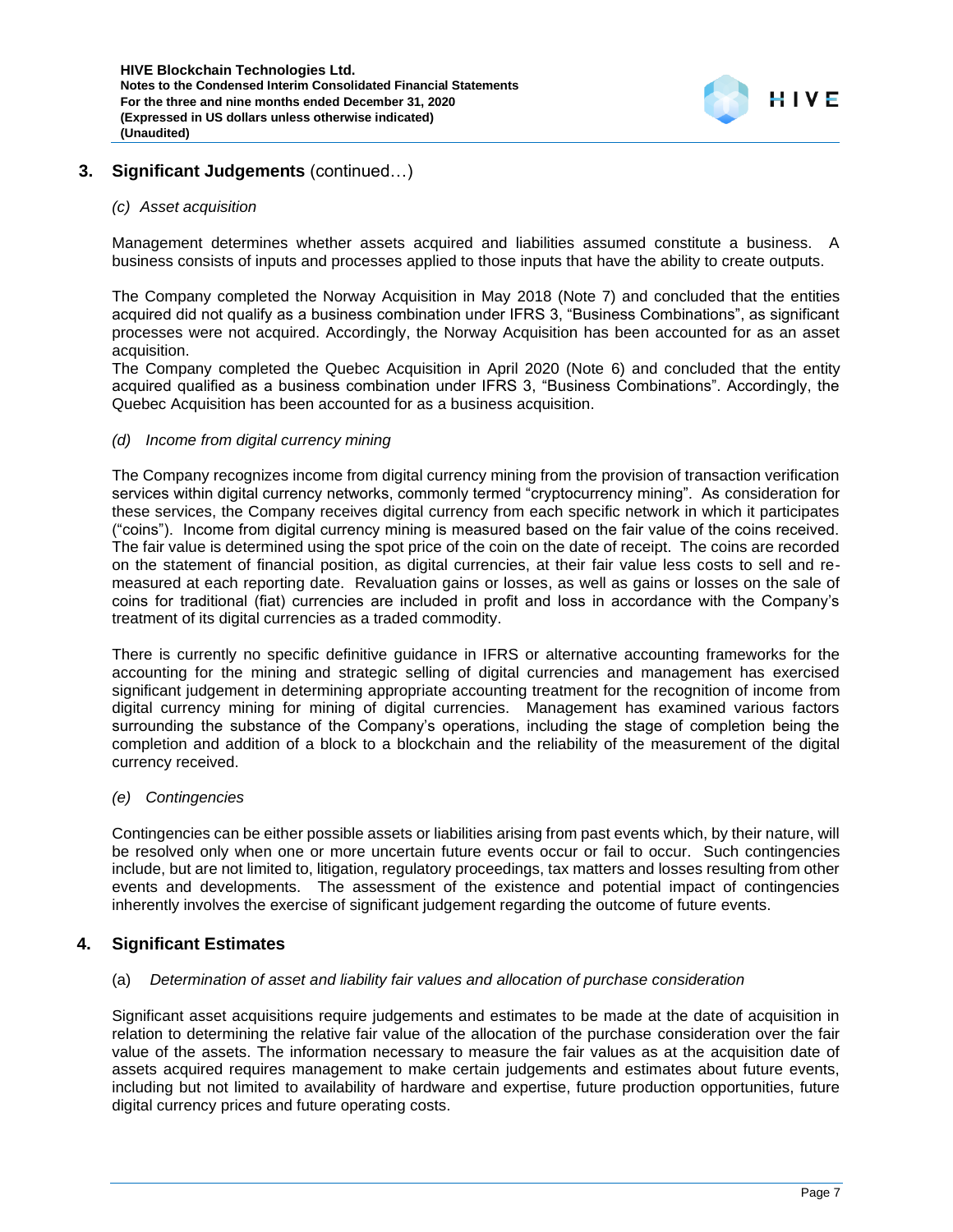

# **4. Significant Estimates** (continued…)

#### *(b) Carrying value of assets*

The Company evaluates each asset or cash generating unit every reporting period to determine whether there are any indications of impairment. If any such indication exists, which is often judgmental, a formal estimate of recoverable amount is performed and an impairment loss is recognized to the extent that the carrying amount exceeds the recoverable amount. The recoverable amount of an asset or cash generating group of assets is measured at the higher of fair value less costs to sell and value in use. The evaluation of asset carrying values for indications of impairment includes consideration of both external and internal sources of information, including such factors as the relationship between mining rewards and the required computing power, digital currency prices, the periodic contribution margin of digital currency mining activities, changes in underlying costs, such as electricity, and technological changes. The estimates and assumptions are subject to risk and uncertainty; hence, there is the possibility that changes in circumstances will alter these projections, which may impact the recoverable amount of the assets. In such circumstances some or all of the carrying value of the assets may be further impaired or the impairment charge reduced with the impact recorded in profit and loss.

#### *(c) Depreciation*

Depreciation of data centre equipment is an estimate of its expected life. In order to determine the useful life of computing equipment, assumptions are required about a range of computing industry market and economic factors, including required hashrates, technological changes, availability of hardware and other inputs, and production costs.

#### *(d) Deferred and current taxes*

The determination of the Company's tax expense for the period and deferred tax assets and liabilities involves significant estimation and judgement by management. In determining these amounts, management interprets tax legislation in a variety of jurisdictions and makes estimates of the expected timing of the reversal of deferred tax assets and liabilities, the deferral and deductibility of certain items and interpretation of the treatment for tax purposes of digital currencies by taxation authorities. Management also makes estimates of future earnings, which affect the extent to which potential future tax benefits may be used. The Company is subject to assessments by various taxation authorities, which may interpret legislation differently. These differences may affect the final amount or the timing of the payment of taxes. The Company provides for such differences where known based on management's best estimate of the probable outcome of these matters.

#### *(e) Digital currency valuation*

Digital currencies consist of cryptocurrency denominated assets (Note 10) and are included in current assets. Digital currencies are carried at their fair value determined by the spot rate less costs to sell. The digital currency market is still a new market and is highly volatile; historical prices are not necessarily indicative of future value; a significant change in the market prices for digital currencies would have a significant impact on the Company's earnings and financial position. Fair value is determined by taking the price at 2400 (per the Central European Time zone) from [www.coinmarketcap.com.](http://www.coinmarketcap.com/)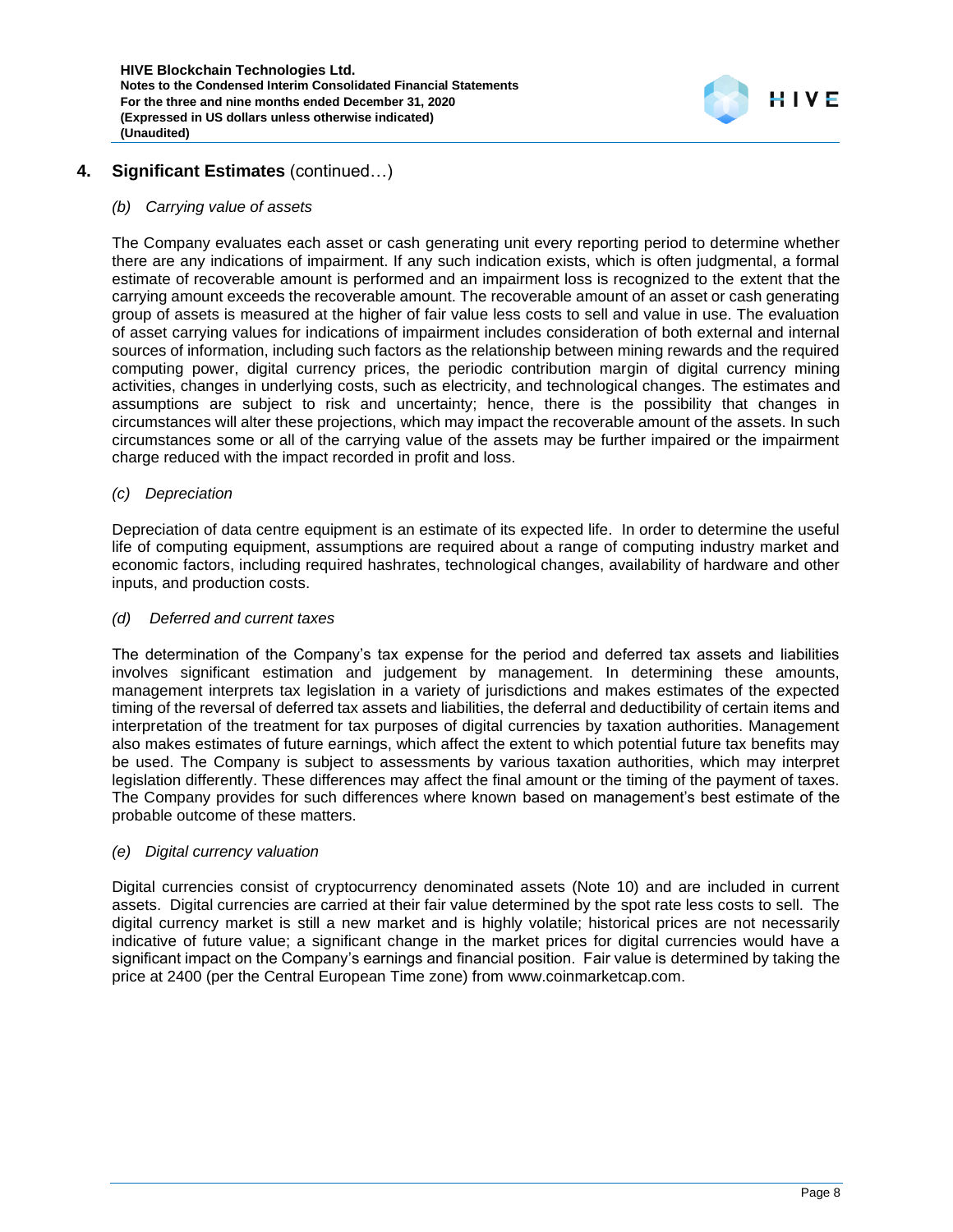

# **4. Significant Estimates** (continued…)

#### *(f) Share-based compensation*

The Company utilizes the Black-Scholes Option Pricing Model ("Black-Scholes") to estimate the fair value of stock options granted to directors, officers, employees, consultants and charities. The use of Black-Scholes requires management to make various estimates and assumptions that impact the value assigned to the stock options including the forecast future volatility of the stock price, the risk-free interest rate, dividend yield and the expected life of the stock options. Any changes in these assumptions could have a material impact on the share-based compensation calculation value, however the most significant estimate is the volatility. Expected future volatility can be difficult to estimate as the Company has a limited operating history and is in an emerging industry with no comparable publicly traded competitors at the time of grant. Due to the emerging nature of the industry, volatility estimates require significant estimates. The Company estimated volatility based on historic share prices of companies operating in emerging innovative industries. Historical volatility is not necessarily indicative of future volatility.

Estimates for the expected life and ultimate number of equity instruments to be issued in the Norway Acquisition was determined based on the Company's assessment of comparable instruments in other entities and understanding of the Company's future objectives.

### **5. Change of Business Transaction**

In September 2017, the Company completed its transaction with Genesis Mining Ltd. ("Genesis") whereby the Company acquired digital currency mining equipment in Reykjanes, Iceland from Genesis, as well as entered into four agreements, with the Transaction Agreement encompassing the remaining three: the Investor Rights Agreement, the Master Data Centre Equipment Purchase Agreement and the Master Services Agreement (collectively being the "Genesis Transaction").

The Transaction Agreement describes the general terms under which the Company acquired the computing equipment for the digital currency mining centre and arranged the ongoing maintenance and operation of the equipment as well as the future acquisition framework whereby Genesis would provide, on a best-efforts basis, up to four additional data centre opportunities in Iceland or Sweden over a period of one year, at an additional cost to the Company. In consideration, the Company issued to Genesis 67,975,428 common shares, being 30% ownership of the Company, and paid \$9,000,000 for data centre equipment. In connection with the Genesis Transaction, Genesis became a related party. As of December 31 2020, Genesis owned 16.0% of the Company on a non-diluted basis, per public filings.

During the years ended March 31, 2019, and 2018, the Company entered into further acquisition agreements with Genesis.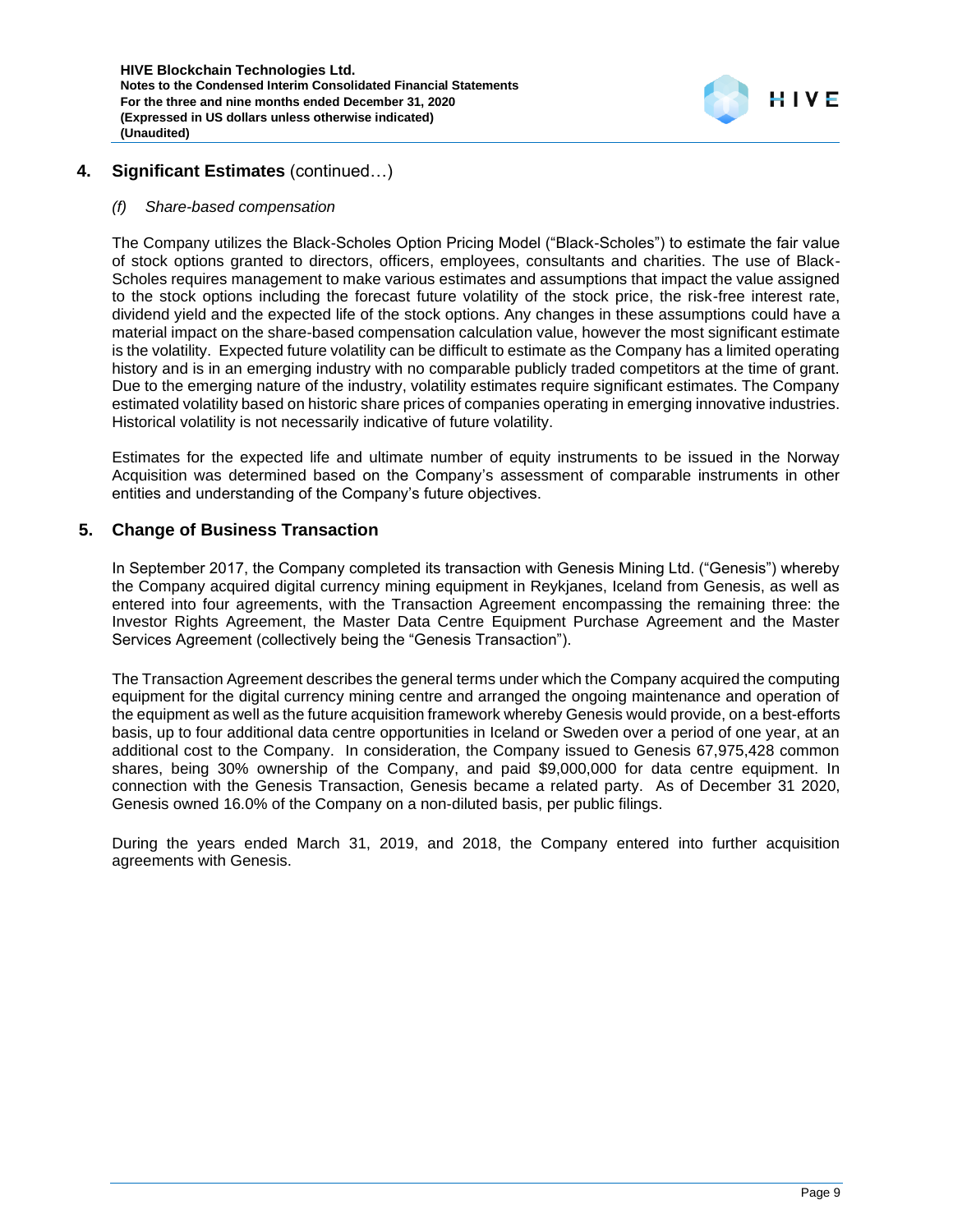

On April 8, 2020, the Company completed the acquisition of 100% of the common shares of 9376-9974 Quebec Inc. ("9376"), a cryptocurrency mining operation located in Lachute, Quebec from Cryptologic Corp.

In consideration for 100% of the common shares of 9376, the Company paid total consideration of \$3,738,809 consisting of:

(i) Issuance of 15,000,000 common shares on closing valued at a price of C\$0.23 per common share for a total of \$2,458,470 (C\$3,450,000); and

(ii) Cash payment of \$1,235,873 (C\$1,734,315) and holdback of \$44,466.

The allocation of the total purchase price to the net assets acquired is as follows:

| Prepaid expenses           | \$<br>719,699 |
|----------------------------|---------------|
| Data Centre Equipment      | 2,322,077     |
| Right of use asset         | 2,469,327     |
| Goodwill                   | 872,545       |
| <b>Accounts Payable</b>    | (175, 512)    |
| Lease liability            | (2,469,327)   |
| Net assets acquired        | 3,738,809     |
| Cash paid                  | 1,235,873     |
| Shares issued              | 2,458,470     |
| Holdback payable           | 44,466        |
| <b>Total consideration</b> | 3,738,809     |

The purchase price allocation for acquisitions reflects various fair value estimates which are subject to change within the measurement period. The primary areas of purchase price allocation that are subject to change relate to the fair values of certain tangible assets, the valuation of intangible assets acquired, and residual goodwill. Measurement period adjustments that the Company determines to be material will be applied retrospectively to the period of acquisition in the Company's consolidated financial statements and, depending on the nature of the adjustments, other periods subsequent to the period of acquisition could also be affected.

HIVE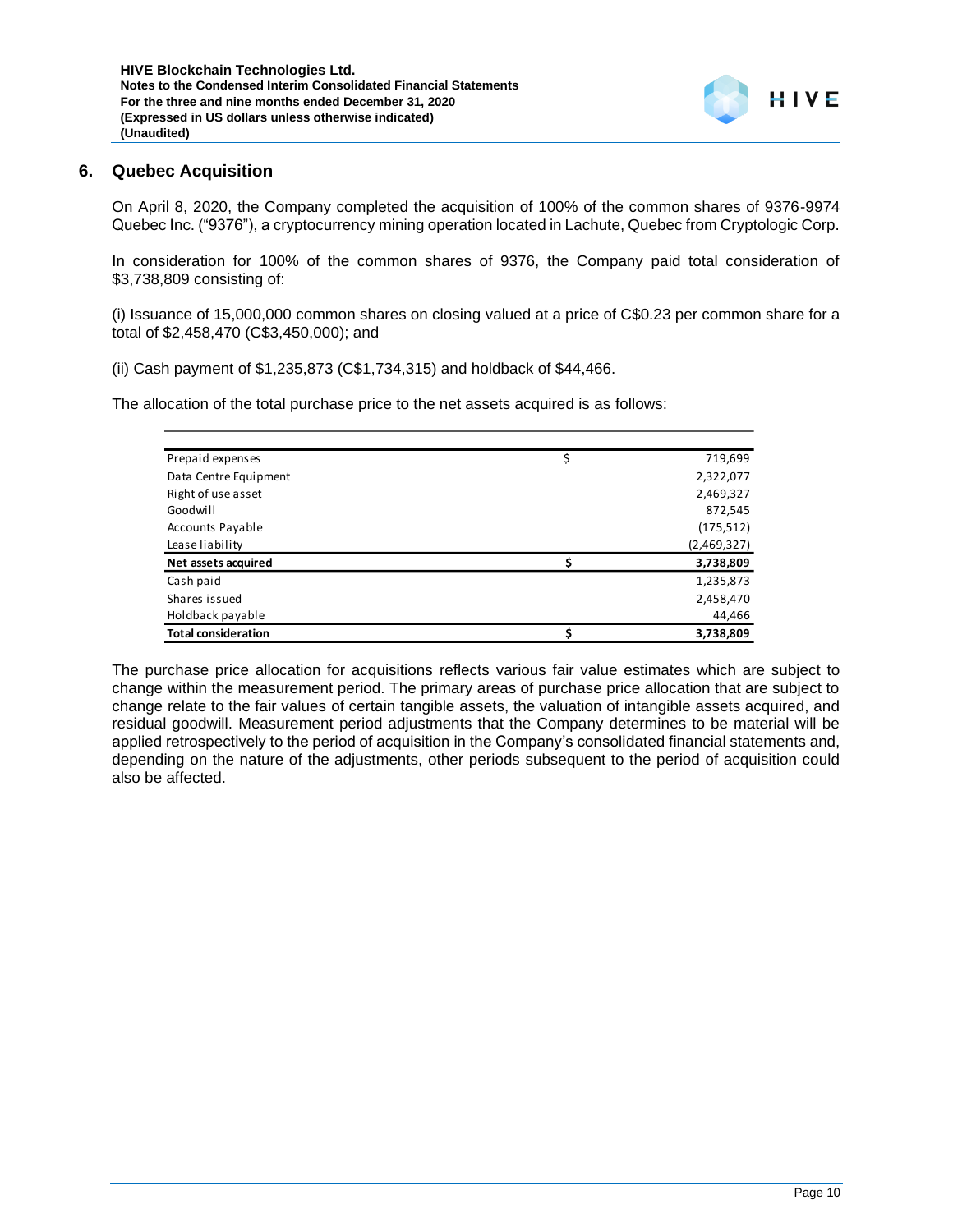

# **7. Norway Acquisition**

In May 2018, the Company completed the acquisition of two entities in Norway (the "Norway Acquisition"), Liv Eiendom AS ("Liv Eiendom") and Kolos Norway AS ("Kolos").

As consideration for the acquisition, the Company made cash payments of 55,576,560 Norwegian Kroner ("NOK") (US\$6,902,498) to the former shareholders of Kolos, issued 4,750,000 common shares, issued 1,250,000 warrants exercisable at C\$1.24 for a period of five years and incurred cash transaction costs of \$428,127 related to the acquisition.

The warrant consideration is subject to certain performance conditions whereby a total of 850,000 warrants are exercisable upon the Company's completion of certain milestones, being construction permitting and the commencement of revenue generating activities on the property. The holder of the warrants has no service commitment in relation to the completion of these milestones. The remaining 400,000 warrants have no vesting conditions. The 1,250,000 warrants had a fair value of \$715,041 based on the following Black-Scholes assumptions: i) volatility of 94.26%; ii) expected life of 2.86 years; iii) dividend yield of 0.00% and; iv) interest rate of 2.30%.

Assets and liabilities acquired in the Norway Acquisition were recorded at their fair value. Included in liabilities is loans payable of \$2,751,081 consisting of principal of NOK 20,915,000 (\$2,559,599) and accrued interest of NOK 1,235,764 (\$191,482); the loans were due December 31, 2018 and bear interest at a rate of 6% per annum. As the loans were not repaid by the due date of December 31, 2018 the interest rate is now increased to 9% per annum. Refer to Note 15 for the balance of loans payable at December 31, 2020.

In early December 2018 the Norwegian Parliament approved a legislative bill that cryptocurrency miners will no longer be subject to the relief on power consumption at the same rate as other power-intensive industries. This change, which is included in the state budget for 2019, was expected to take effect in March 2019.

As a result of the proposed changes, in December, 2018, the Company sent a letter to debt holders associated with the Kolos acquisition with proposed changes to the loan agreement. The Company proposed an extension of the term of the convertible loan by one year as the Company assesses the impact that the Norwegian Parliament's proposed changes could have on future development plans and on the value of HIVE's sole Norwegian asset. The Company is continuing discussions with the debt holders and the local community to determine if a resolution can be found.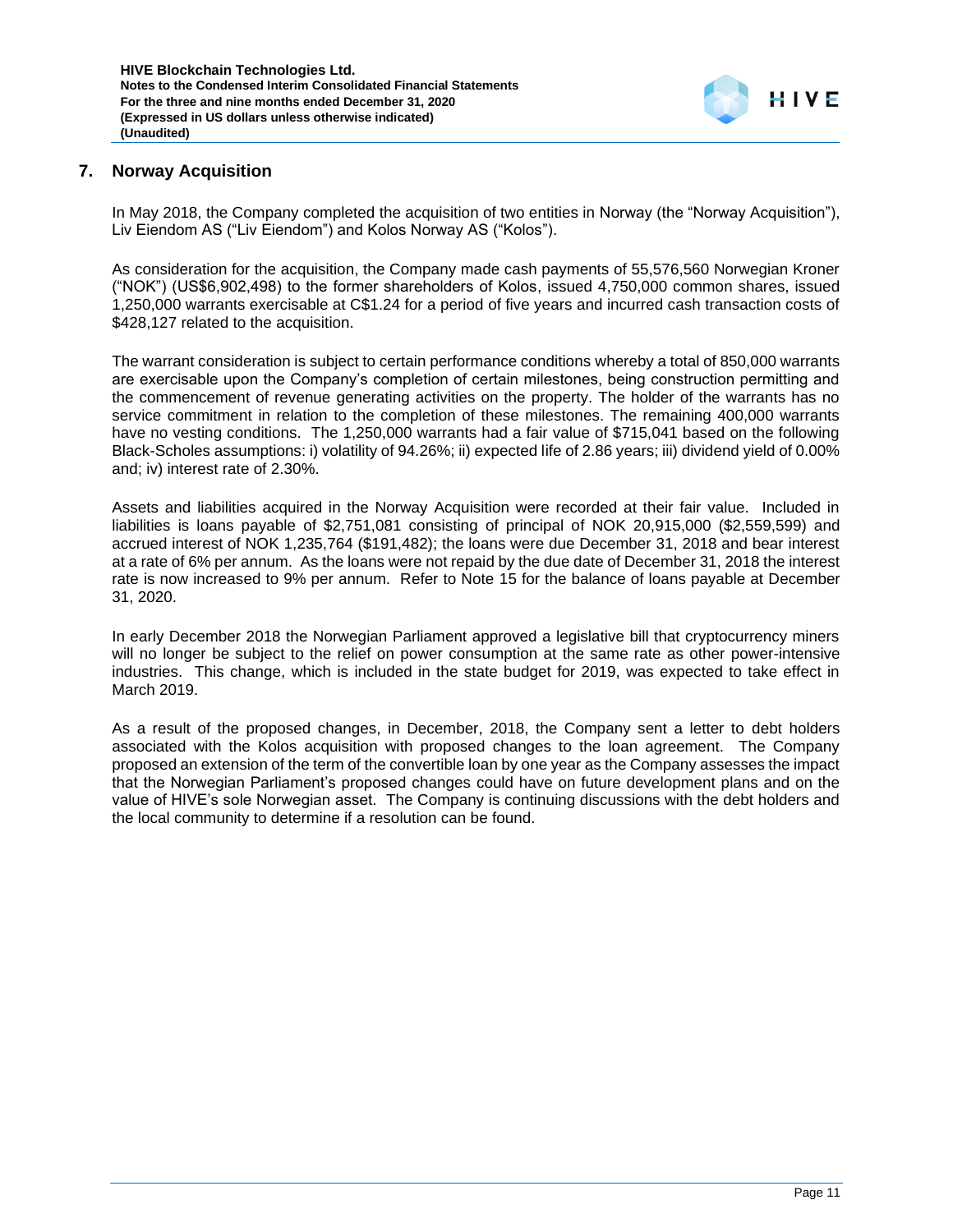# **7. Norway Acquisition** (continued...)

The fair value of the land development rights acquired, being \$15,002,728, was determined in reference to the excess of the purchase consideration over the fair value of the monetary assets and liabilities acquired. Management has rebutted the presumption in IFRS 2.13 that the fair value of the land rights can be estimated reliably and has instead measured the fair value of the land development rights in reference to the equity instruments granted. This rebuttal was based on the unique nature and lack of market data pertaining to the land development rights. The land development rights, located in Ballangen, Norway, is pledged as security to the above loan and is subject to a right of the Ballangen municipality to reclaim ownership in the event the property is not developed by March 2023, among other conditions.

| <b>Consideration:</b>                                             |    |             |
|-------------------------------------------------------------------|----|-------------|
| 4,750,000 common shares at a value of \$0.89 (C\$1.14) per share: | \$ | 4,233,968   |
| 1,250,000 warrants exercisable at C1.24 for five years            |    | 715,041     |
| Cash                                                              |    | 6,902,498   |
| <b>Transaction costs</b>                                          |    | 428,127     |
|                                                                   | S  | 12,279,634  |
| Net assets of Norway Acquisition:                                 |    |             |
| Cash                                                              | \$ | 25,193      |
| Land development rights                                           |    | 15,002,728  |
| Other receivables                                                 |    | 2.794       |
| Loans payable                                                     |    | (2,751,081) |
|                                                                   | S  | 12,279,634  |

Management assessed whether there were any indicators of impairment under IAS 36. Management has concluded that it is no longer probable that the Company will be able to meet the development conditions of having the property developed by March 2023. As a result, the land development rights are impaired and were written down to \$nil as at March 31, 2019.

### **8. Investments**

The Company's holdings that are not traded in active markets by the Company are considered investments. Investments are accounted for as financial assets which are initially recognized at fair value and subsequently measured through fair value through profit or loss

The Company holds a number of non-material investments in both private and public companies.

In November 2018 the Company entered into a subscription agreement with Amber AI for an investment in a fund that holds digital currencies ("the "Investment"). At the time of the investment in Amber AI, the market value of the digital currency sent to Amber AI totaled \$3,342,285.

Realized gain on investments during the period was \$6,639, the comparable period ended December 31, 2019 was \$1,531,464.

On July 19, 2019, the Company redeemed its investment held with Amber AI. The redemption was in the form of 14,866 Ethereum coins with a fair market value of \$3,289,398.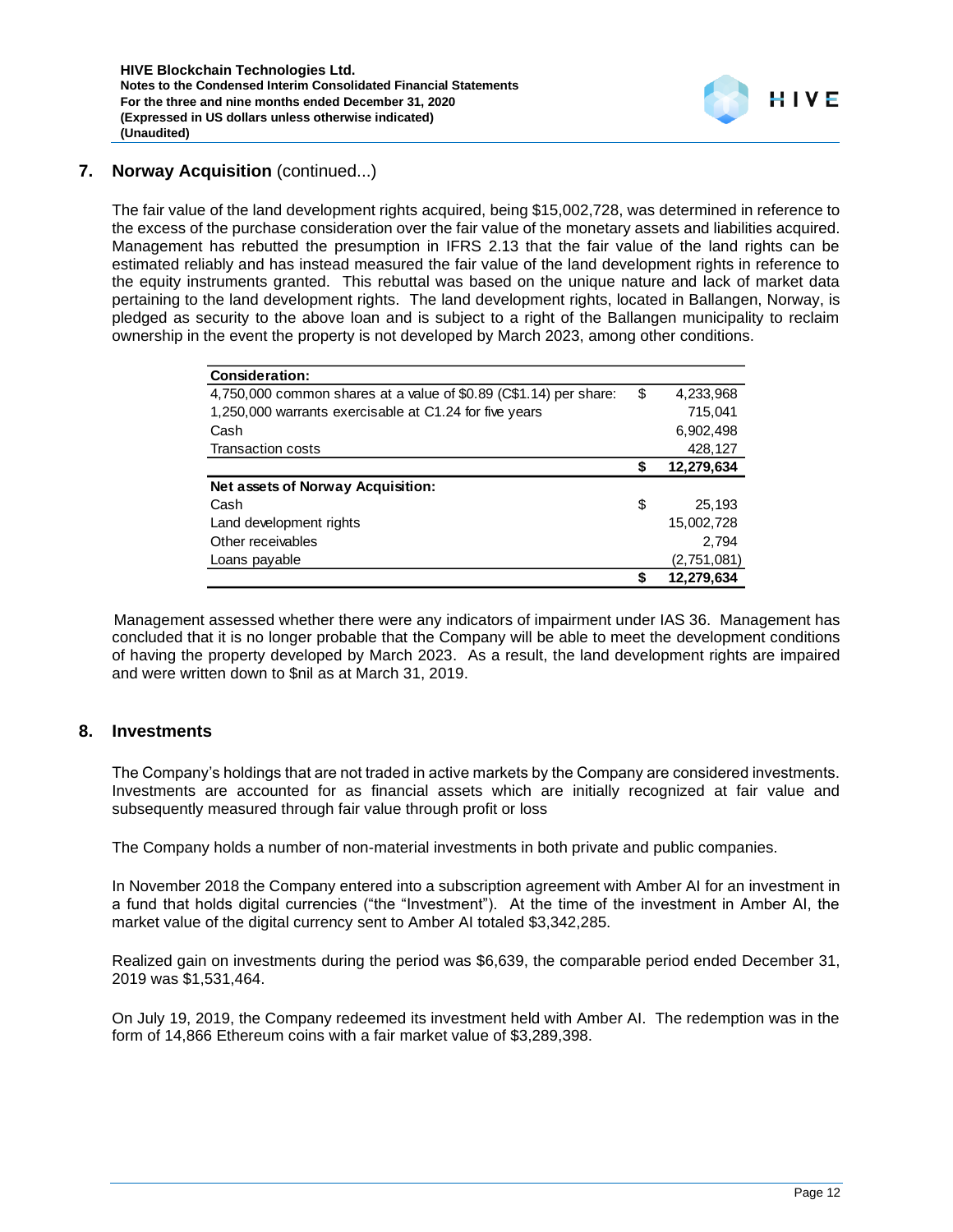# **9. Amounts Receivable and Prepaids**

|                                        |   | December 31, 2020 |      | March 31, 2020 |
|----------------------------------------|---|-------------------|------|----------------|
| Sales tax receivable                   | S | 4.568.739         | - \$ | 5,215,304      |
| Prepaid expenses and other receivables |   | 8,117,006         |      | 644.519        |
| Energy tax receivable                  |   | 5,088,953         |      | 3,633,410      |
| Digital assets receivable              |   | 1,166,864         |      | 255,616        |
| Total                                  |   | 18,941,562        |      | 9,748,849      |

### **10. Digital Currencies**

As at December 31, 2020, the Company's digital currencies consisted of the below digital currencies, with a fair value of \$15,008,778. Digital currencies are recorded at their fair value on the date they are received as income from digital currency mining, and are revalued to their current market value at each reporting date. Fair value is determined by taking the price at 2400 (per the Central European Time zone) from www.coinmarketcap.com.

The Company's holdings of digital currencies consist of the following:

|                  |   | December 31, 2020 |    | March 31, 2020 |
|------------------|---|-------------------|----|----------------|
| Ethereum         |   | 9,734,183         | -S | 2,364,331      |
| Ethereum Classic |   | 2.129             |    | 223.995        |
| <b>Bitcoin</b>   |   | 5.272.466         |    | 867,430        |
| Total            | S | 15,008,778        |    | 3,455,756      |
|                  |   |                   |    |                |

The continuity of digital currencies was as follows:

|                         | December 31, 2020  | March 31, 2020 |
|-------------------------|--------------------|----------------|
| Opening balance         | \$<br>3,455,756 \$ | 4,158,501      |
| Digital currency mined  | 33,277,753         | 29,219,843     |
| Digital assets received | 30,784             | 4,261,351      |
| Digital currency sold   | (29, 587, 754)     | (32, 996, 432) |
| Revaluation adjustment  | 7,832,239          | (1, 187, 507)  |
| <b>Ending balance</b>   | 15,008,778         | 3,455,756      |

During the nine-month period ended December 31, 2020 the Company sold digital currencies for proceeds totalling \$33,661,035 (December 31, 2019 - \$29,777,638) with a cost of \$29,587,754 (December 31, 2019 - \$29,515,957), and recorded a gain on sale of \$4,156,500 (December 31, 2019 – gain of \$261,861).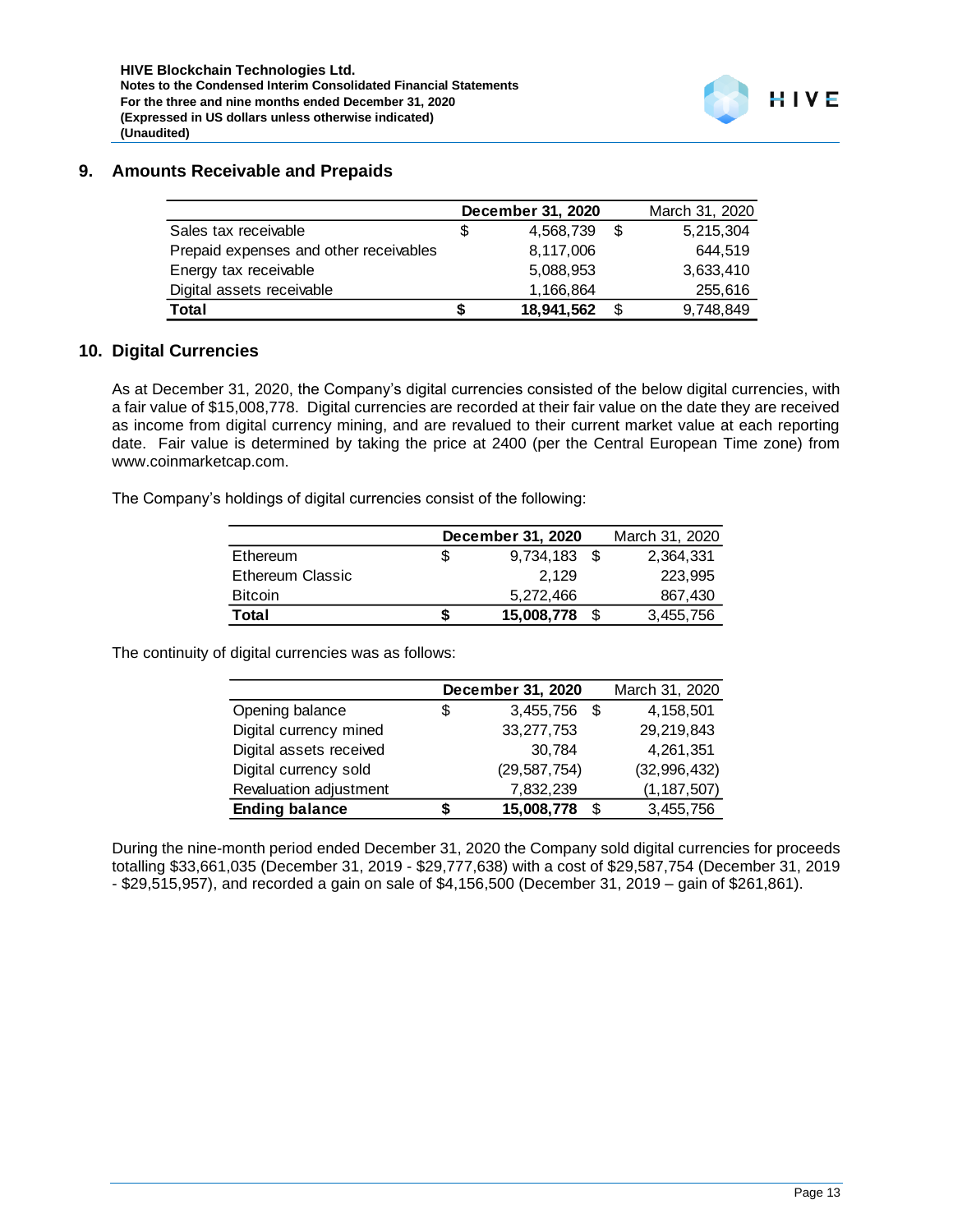# **11. Data Centre Equipment**

| Cost                       | <b>Data Centres</b> |
|----------------------------|---------------------|
| Balance, March 31, 2019    | \$<br>82.284.690    |
| Additions                  |                     |
| Balance, March 31, 2020    | 82.284.690          |
| Quebec acquisition         | 2,322,077           |
| Additions                  | 11,542,831          |
| Balance, December 31, 2020 | 96,149,598          |

| Accumulated depreciation and impairment |   |            |
|-----------------------------------------|---|------------|
| Balance, March 31, 2019                 | S | 72,485,734 |
| Depreciation                            |   | 3,383,256  |
| Balance, March 31, 2020                 |   | 75,868,990 |
| Depreciation                            |   | 4,276,808  |
| Balance, December 31, 2020              | S | 80,145,798 |
| <b>Carrying amount</b>                  |   |            |

| <b>Van ynny amvun</b>      |   |            |
|----------------------------|---|------------|
| Balance, March 31, 2020    | S | 6.415.700  |
| Balance, December 31, 2020 |   | 16,003,799 |
|                            |   |            |

All of the additions to Data Centre Equipment to March 31, 2020 were acquired pursuant to purchase orders under the Master Data Centre Equipment Purchase Agreement from Genesis (Note 5). Genesis also provided maintenance and related services for the Sweden facility until July 2019, and the Iceland facility until June 2020 pursuant to a Master Services Agreement (Note 5).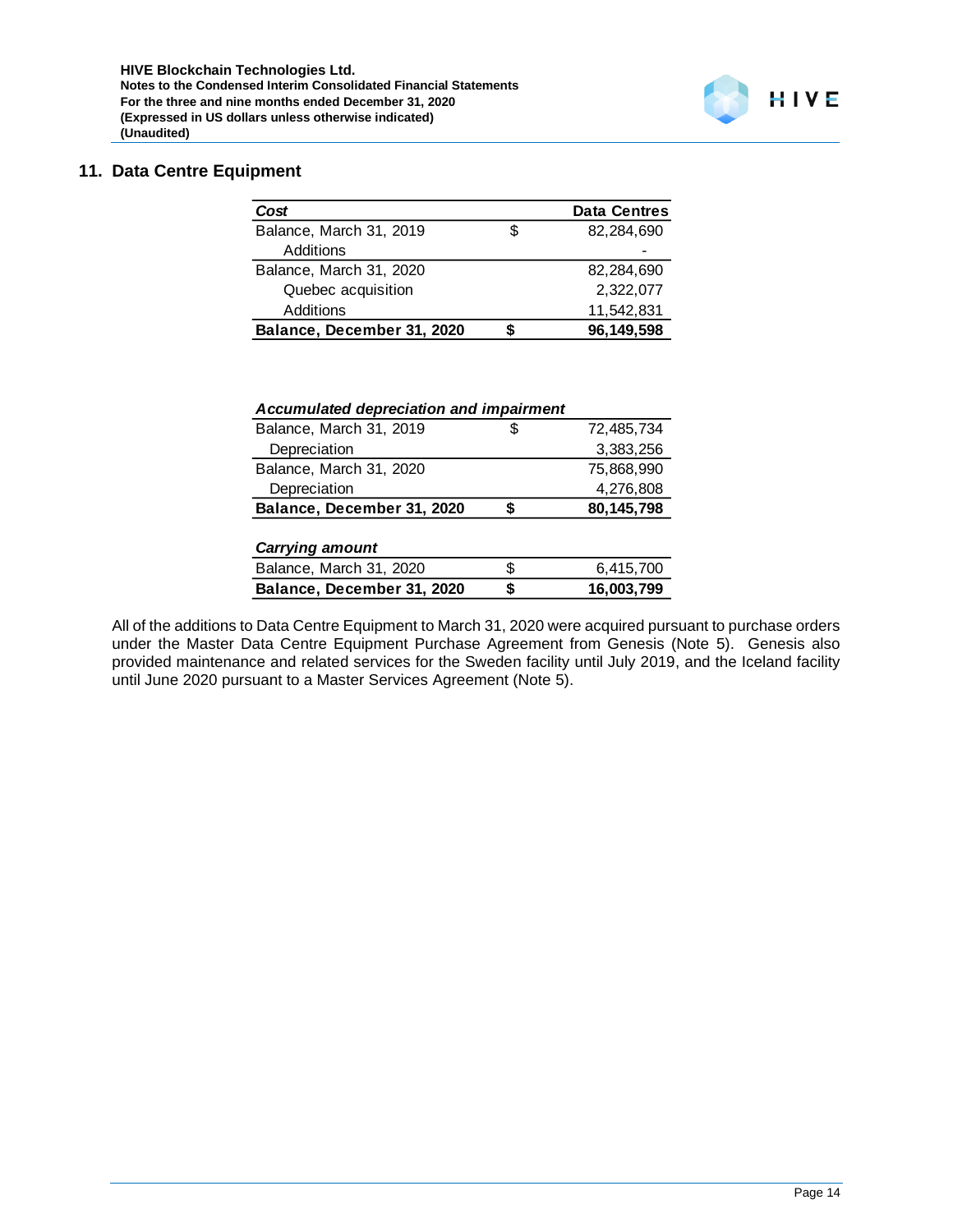### **12. Impairment**

Management assesses at the end of each reporting period whether there is any indication from external and internal sources of information, that an asset may be impaired. Management performs its assessment of possible impairment to its data centre equipment in 3 identifiable Cash Generating Units ("CGU's") those being i) Iceland GPU (comprised of Iceland GPU – phase I, and Iceland GPU – phase II); ii) Sweden GPU (comprised of Sweden GPU – phase I, Sweden GPU – phase II, and Sweden GPU – phase III); and Quebec ASIC.

Management performed an assessment at the period ended December 31, 2020 and determined that the assets were not impaired.

### **13. Deposits**

The Deposits at December 31, 2020 and March 31, 2020 relate to required amounts on account with electricity providers in Sweden and deposit for equipment purchases, consisting of:

| <b>Description</b>        | December 31, 2020 | March 31, 2020 |
|---------------------------|-------------------|----------------|
| Vattenfall AB             | 1.548.197 \$      | 1,265,907      |
| Bodens Energi             | 750.426           | 613.598        |
| <b>Equipment Deposits</b> | 8.992.185         | -              |
| Total                     | 11,290,808        | 1,879,505      |

#### **14. Accounts Payable and Accrued Liabilities**

|                                          | <b>December 31, 2020</b> | March 31, 2020 |
|------------------------------------------|--------------------------|----------------|
| Accounts payable and accrued liabilities | 5.755.383                | 2.130.175      |
| Total                                    | 5.755.383                | 2,130,175      |

Within the payables amount above at both December 31 and March 31, 2020 there is \$1,440,921 of service fees that the Company is disputing with the provider.

#### **15. Loans Payable**

As part of the Norway Acquisition (Note 7) the Company assumed loans with a principal balance of \$2,559,599 (NOK 20,915,000). The loans are in default as at December 31, 2020. A continuity of the loan balance from the date of the Norway Acquisition to December 31, 2020 is as follows:

| Loan balance - acquisition     | S | 2,559,599  |
|--------------------------------|---|------------|
| Accrued interest - acquisition |   | 191,482    |
| Interest                       |   | 289,529    |
| Foreign exchange movement      |   | (327, 537) |
| Balance - March 31, 2020       |   | 2,713,073  |
| Interest                       |   | 153,220    |
| Foreign exchange movement      |   | 242,783    |
| Balance - December 31, 2020    |   | 3,109,076  |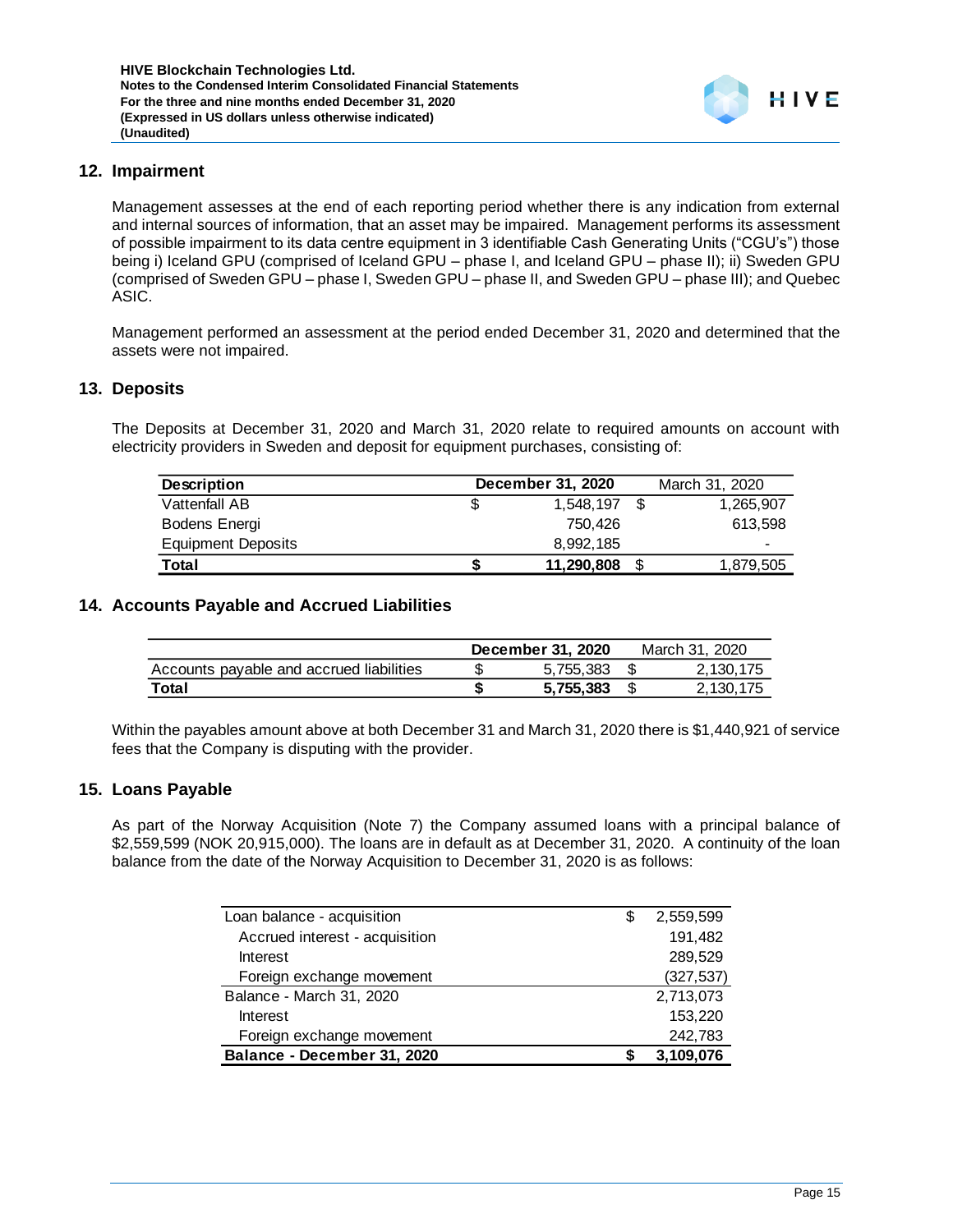# **16. Right of Use Asset and Lease Liability**

The Company adopted a new lease standard and recognized \$360,361 of lease liability on April 1, 2019. The lease liability was measured at the present value of the remaining lease payments of \$360,361 as of April 1, 2019, discounted using an incremental borrowing rate of that date of 6%. The Company recorded a right of use asset of the same amount which relates to its long-term office lease. Depreciation of the right of use asset is calculated using the straight-line method over the remaining lease term.

During the nine months ended December 31, 2020, the Company recognized interest expense on the lease liability of \$187,693 which was recorded within finance expense.

| Cost                                                         |                               | <b>Right of Use Assets</b> |
|--------------------------------------------------------------|-------------------------------|----------------------------|
| Balance, March 31, 2020                                      | \$                            | 2,790,800                  |
| Additions*                                                   |                               | 2,469,327                  |
| Foreign exchange                                             |                               | 324,938                    |
| Balance, December 31, 2020                                   | \$                            | 5,585,065                  |
| * Additions from acquisition of Lachute (see note 6)         |                               |                            |
| <b>Accumulated Depreciation</b>                              |                               |                            |
| Balance, March 31, 2020                                      | \$                            | (550, 526)                 |
| Depreciation                                                 |                               | (1,626,424)                |
| Foreign exchange                                             |                               | (33, 788)                  |
| Balance, December 31, 2020                                   | \$                            | (2, 210, 738)              |
|                                                              |                               |                            |
| <b>Carrying Amount</b>                                       |                               |                            |
| Balance, March 31, 2020                                      | \$<br>$\overline{\mathbf{s}}$ | 2,240,274                  |
| Balance, December 31, 2020                                   |                               | 3,374,327                  |
|                                                              |                               |                            |
|                                                              |                               | <b>Lease Liability</b>     |
| Balance, March 31, 2020                                      | \$                            | 2,343,938                  |
| Additions                                                    |                               | 2,469,327                  |
| Lease payments made                                          |                               | (1,867,007)                |
| Interest expense on lease liabilities                        |                               | 187,693                    |
| Foreign exchange                                             |                               | 623,613                    |
|                                                              |                               | 3,757,564                  |
| Less: current portion                                        |                               | 2,542,593                  |
| Balance, December 31, 2020                                   | \$                            | 1,214,971                  |
| <b>Lease Disclosures</b>                                     |                               |                            |
| Interest expense on lease liabilities                        | \$                            | 187,693                    |
| Income from sub-leasing                                      | \$                            | 8,175                      |
| Total cash outflow for leases                                | \$                            | 1,867,007                  |
|                                                              |                               |                            |
| <b>Maturity Analysis - Undiscounted Contractual Payments</b> |                               |                            |
| Less than 1 year                                             | \$                            | 2,542,593                  |
| 1 to 2 years                                                 | \$                            | 942,480                    |
| 2 to 3 years                                                 | \$                            | 471,240                    |
|                                                              | \$                            | 3,956,313                  |
|                                                              |                               |                            |
|                                                              |                               |                            |
| Balance, March 31, 2020                                      | \$                            | 234,152                    |
| Lease accretion                                              |                               | 8,175                      |
| Receipts                                                     |                               | (124,762)                  |
| Balance, December 31, 2020                                   | \$                            | 117,565                    |
|                                                              |                               |                            |

HIVE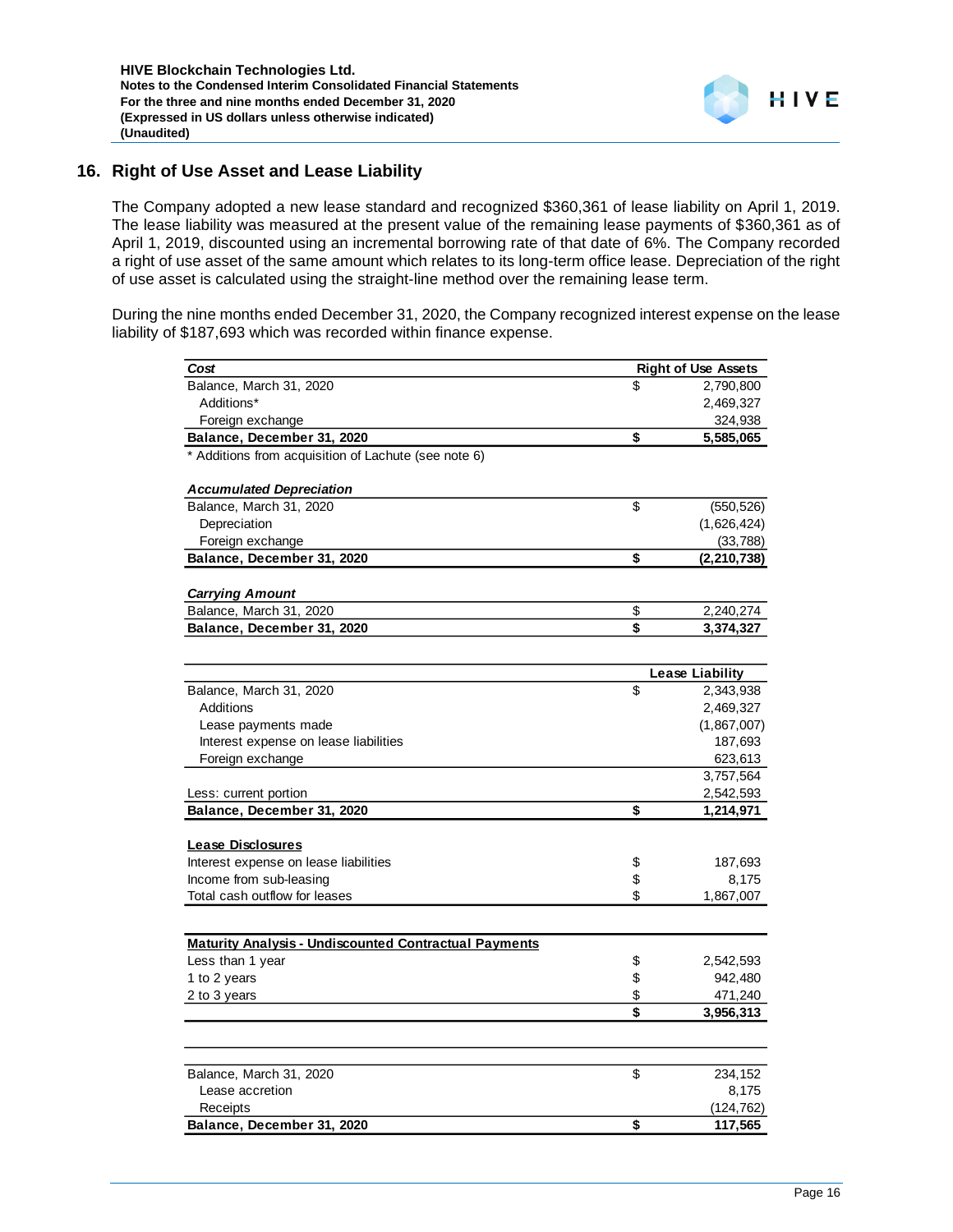# **16. Right of Use Asset and Lease Liability** (continued…)

During the period ended December 31, 2020, the Company sub-leased the office space to an arm's length tenant. The Company has recorded a net investment in sublease of \$360,361 measured at either an amount equal to the leased asset or the carrying amount as if IFRS 16 had been applied since the commencement date, discounted using the incremental borrowing rate on April 1, 2019. The following is a reconciliation of the changes in the net investment in sublease:

| Balance, March 31, 2020    | 234.152    |
|----------------------------|------------|
| Lease accretion            | 8.175      |
| Receipts                   | (124, 762) |
| Balance, December 31, 2020 | 117,565    |

# **17. Commitments and contingencies**

### *(a) Administrative, accounting and tax agreement*

The Company has an agreement to receive various administrative, accounting and tax services in Sweden. The term of this agreement is for 3 years and expires on September 30, 2022. Expenses incurred under this contract are variable based upon services provided.

### *(b) Service agreements*

The Company has a service agreement to operate and maintain their data centre computing equipment for the purpose of mining crypto currency on the cloud. As part of the arrangement, proprietary software is installed on the Company's computing equipment to assist in optimizing the use of the equipment.

### *(c) Power purchase agreement*

The Company has a supplemental power pricing arrangement that was entered into in order to fix 12 MW of electricity consumption each month at a set price. The fixed price agreement was assessed and is being accounted for as an executory contract whereby the monthly electricity costs are expensed as incurred.

### *(d) Capital and other commitments:*

There were no capital or other commitments at the current or prior year end in addition to the commitments disclosed above.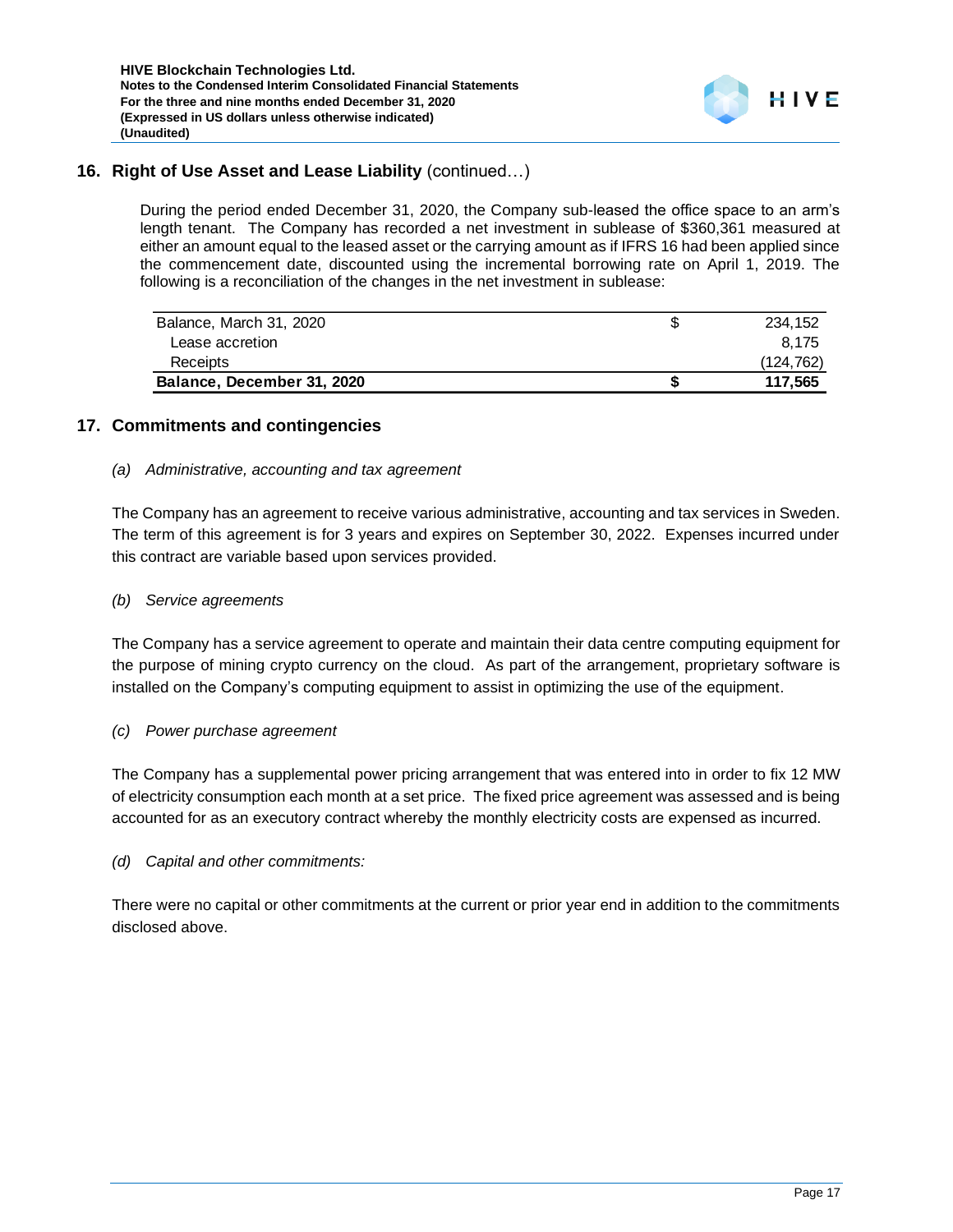

### **17. Commitments and contingencies** (continued…)

#### *(e) Indirect taxes*

A subsidiary is contesting a decision brought by a tax agency in Europe in regards to indirect taxes previously received for the period December 2017 to September 2019. Management bases its decisions on expert advice received, and management believes that it will be successful in contesting this decision when taking into account the factual circumstances that are present. The subsidiary has successfully obtained a deferral of any payment of tax until the case is finally decided.

### **18. Related Party Transactions**

The Company had the following related party transactions not otherwise disclosed in these financial statements:

- a) As at December 31, 2020, the Company had \$1,440,921 (March 31, 2020 \$1,440,921) due to Genesis for service fees, and \$1,166,275 (March 31, 2020 – \$255,616) due from Genesis for digital currencies held on the Company's behalf included in amounts receivable and prepaids.
- b) As at December 31, 2020, the Company had \$157,350 (March 31, 2020 \$182,787) due to directors for the reimbursement of expenses included in accounts payable and accrued liabilities.
- c) For the period ended December 31, 2020, operating and maintenance costs of \$nil (December 31, 2019 - \$8,697,490) were paid to Genesis pursuant to the Master Services Agreement.

#### Key Management Compensation

Key management personnel include those persons having authority and responsibility for planning, directing and controlling the activities of the Company as a whole. The Company has determined that key management personnel consist of members of the Company's Board of Directors and corporate officers.

For the period ended December 31, 2020, key management compensation includes salaries and wages paid to key management personnel and directors of \$577,728 (December 31, 2019 - \$530,094) and sharebased payments of \$786,545 (December 31, 2019 - \$171,864).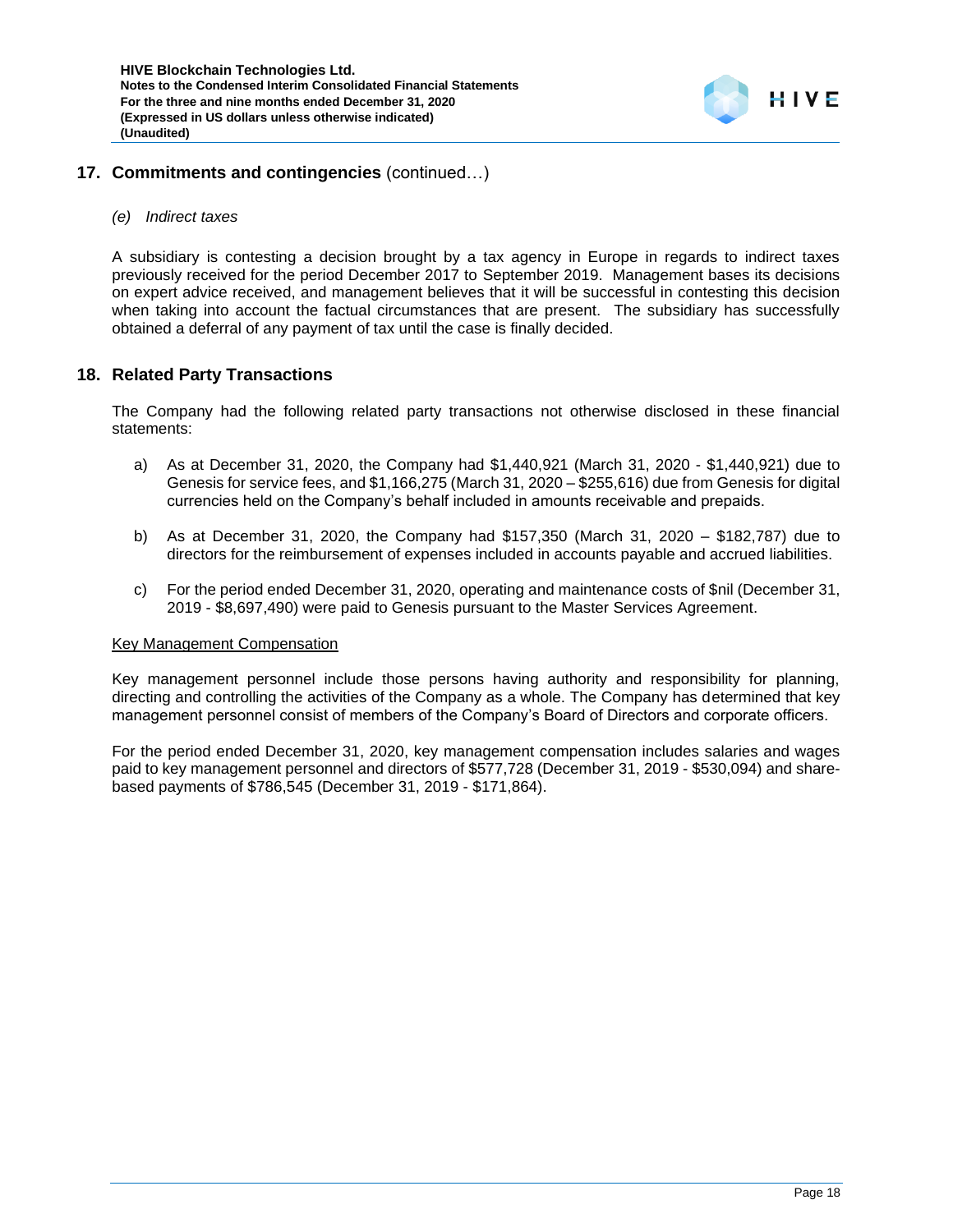

# **19. Equity**

### *(a) Authorized*

Unlimited common shares without par value Unlimited preferred shares without par value

### *(b) Issued and fully paid common shares*

During the period ended December 31, 2020, the Company:

- Issued 3,125,000 common shares for proceeds of C\$937,500 (\$690,133) pursuant to the exercise of 3,125,000 options at a price of C\$0.30 per option. An amount of \$416,031 was reallocated from reserves to share capital in connection with the exercise of these options.
- Issued 15,000,000 common shares with a value of C\$3,450,000 (\$2,458,470) to Cryptologic Corp. in connection to the acquisition of 9376-9974 Quebec Inc.
- Issued 100,000 common shares with a value of C\$22,875 (\$25,312) to a contractor in exchange for services completed.
- Issued 1,212,500 common shares with a value of C\$603,500 pursuant to the vesting of 1,212,500 restricted share-units. An amount of \$334,661 was reallocated from reserves to share capital in connection with the vesting of these restricted share-units

Subsequent to December 31, 2020, the Company issued 3,491,345 common shares for proceeds of C\$1,998,065 (\$1,573,679) pursuant to the exercise of 187,500 options at a price of C\$0.29, 2,500,000 options at a price of C\$0.30 per option, 300,000 options at a price of C\$0.62 per option and 503,845 options at a price of C\$2.00 per option. The Company also issued 387,500 common shares pursuant to the vesting of 387,500 restricted share-units, and issued 13,201,800 common shares (the "ATM Shares") pursuant to the ATM Equity Program for proceeds of C\$65,022,582 (\$51,326,473). The ATM Shares were sold at prevailing market prices, for an average price per ATM Share of C\$4.93. Pursuant to the Equity Distribution Agreement associated with the Equity Distribution Agreement, a cash commission of \$1,539,706 on the aggregate gross proceeds raised was paid to the agent in connection with its services under the Equity Distribution Agreement.

As at December 31, 2020 no common shares were held in escrow.

#### *(c) Stock options*

The Company has established a rolling Stock Option Plan (the "Plan"). Under the Plan, the number of shares reserved for issuance may not exceed 10% of the total number of issued and outstanding shares and, to any one optionee, may not exceed 5% of the issued shares on a yearly basis. The maximum term of each option shall not be greater than 10 years. The exercise price of each option shall not be less than the market price of the Company's shares at the date of grant. Options granted to Consultants performing Investor Relations activities shall vest over a minimum of 12 months with no more than 1/4 of such options vesting in any 3-month period. All other options vest at the discretion of the Board of Directors.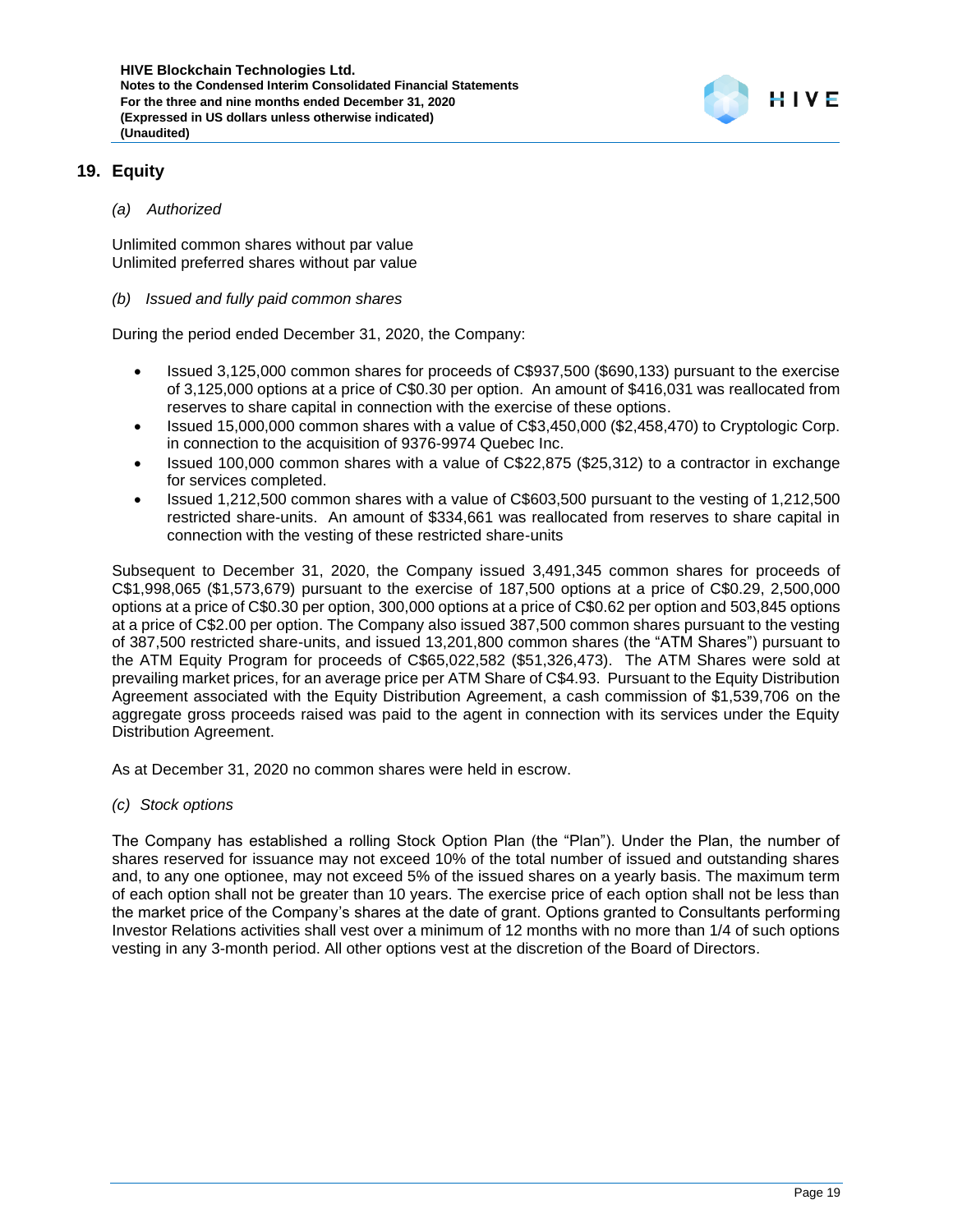### **19. Equity** (continued…)

*(c) Stock options (*continued…)

Following is a summary of changes in stock options outstanding for the period ended December 31, 2020:

|                            |               |     | Weighted average |
|----------------------------|---------------|-----|------------------|
|                            | Outstanding   |     | exercise price   |
| Balance, March 31, 2020    | 20,893,168    | C\$ | 0.57             |
| Granted                    | 108,000       |     | 0.51             |
| Forfeited                  | (1,000,000)   |     | 0.62             |
| Exercised                  | (3, 125, 000) |     | 0.30             |
| Balance, December 31, 2020 | 16,876,168    | C\$ | 0.61             |

The stock options outstanding and exercisable as at December 31, 2020, are as follows:

| Exercisable | Exercise price | Expiry date        |
|-------------|----------------|--------------------|
| 676,502     | 0.30           | September 14, 2022 |
| 666,666     | 2.00           | October 11, 2022   |
| 7,575,000   | 0.30           | September 14, 2027 |
| 1,800,000   | 2.00           | October 11, 2027   |
| 250,000     | 2.00           | March 26, 2028     |
| 2,300,000   | 0.62           | September 18, 2028 |
| 500,000     | 0.27           | December 21, 2028  |
| 1,125,000   | 0.29           | February 10, 2030  |
| 25,000      | 0.38           | May 29, 2030       |
| 8,000       | 2.16           | December 24, 2030  |
| 14,926,168  |                |                    |
|             |                |                    |

The 108,000 options granted during the period ended December 31, 2020 were granted to employees of the Company.

Subsequent to December 31, 2020, the company granted 1,030,000 stock options; of which 1,000,000 was granted to a director, and 30,000 were granted to a consultant of the Company.

#### *(d) Warrants*

| Following is a summary of changes in warrants outstanding for the period ended December 31, 2020: |             |     |                  |
|---------------------------------------------------------------------------------------------------|-------------|-----|------------------|
|                                                                                                   | Warrants    |     | Weighted average |
|                                                                                                   | outstanding |     | exercise price   |
| Balance, March 31, 2020 and December 31, 2020                                                     | 1.250.000   | C\$ | 1.24             |

The warrants outstanding and exercisable as at December 31, 2020, are as follows:

| Outstanding   | <b>Exercisable</b> | Exercise price | Expiry date  |  |
|---------------|--------------------|----------------|--------------|--|
| $1.250.000$ * | 400 000 C\$        |                | May 22, 2023 |  |

\* Of the 1,250,000 warrants granted as part of the Norway Acquisition (Note 7), 400,000 vest upon the receipt of all regulatory permits required to commence construction of a digital currency mining data centre in Ballangen Norway. A further 450,000 warrants vest upon the commencement of the mining of digital currency or other revenue generating activity on the property.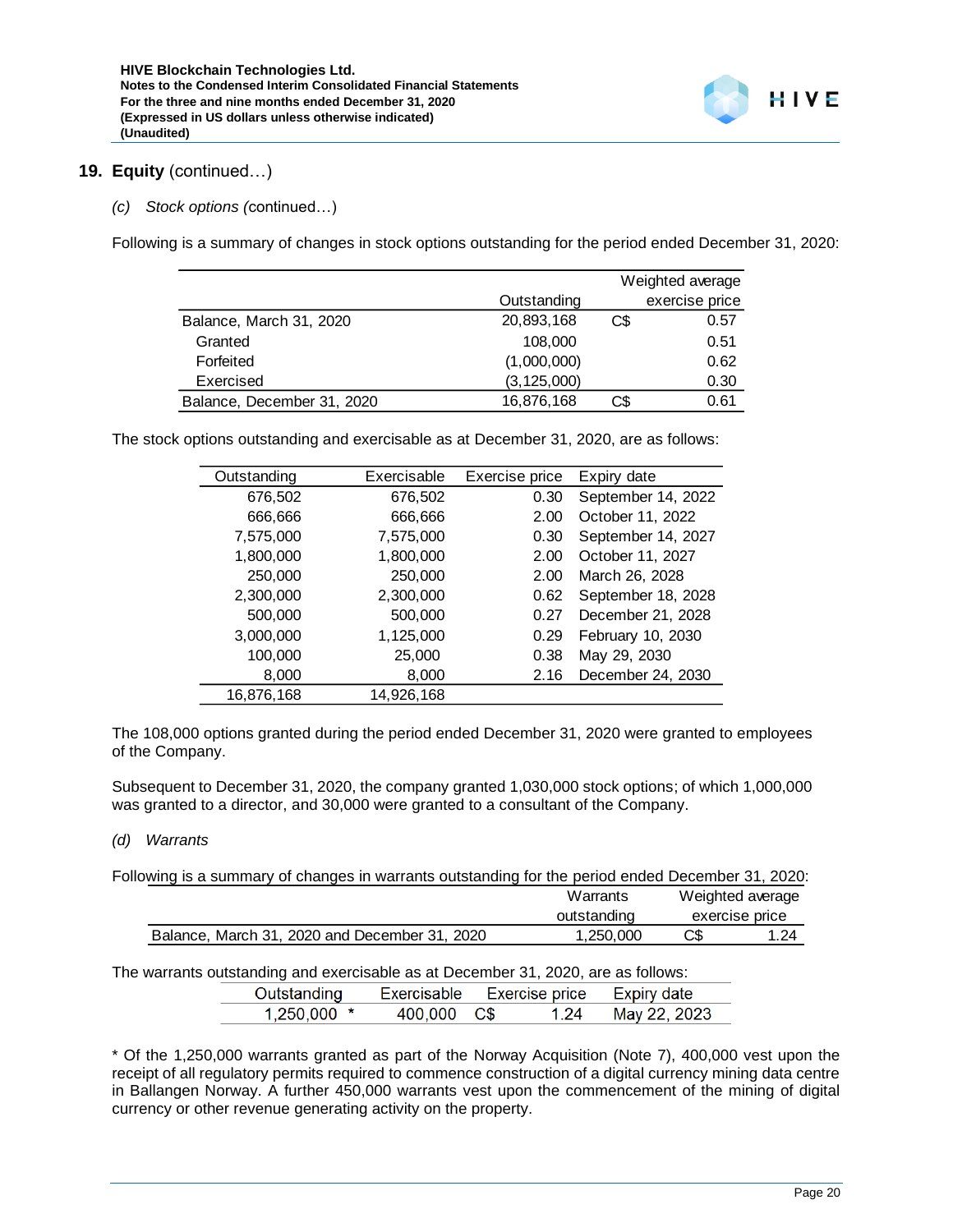

### **19. Equity** (continued…)

#### *(e) Restricted share-units*

The Company has established a Restricted Share Unit Plan (the "RSU Plan"). Under the RSU Plan, together with any other share compensation arrangement, the number of shares reserved for issuance may not exceed 10% of the total number of issued and outstanding shares and, to any one optionee, may not exceed 5% of the issued shares on a yearly basis. Currently, the RSU Plan has a limit of 10 million shares, which is not rolling. The Board may in its own discretion, at any time, and from time to time, grant RSUs to any employee, director or consultant of the Company or its subsidiaries (collectively, "Eligible Persons"), other than persons conducting investor relations activities, from time to time by the Board, subject to the limitations set forth in the RSU Plan. The Board may designate one or more performance periods under the RSU Plan. In respect of each designated performance period and subject to the terms of the RSU Plan, the Board may from time to time establish the grant date and grant to any Eligible Person one or more RSUs as the Board deems appropriate.

Following is a summary of changes in restricted share units outstanding for the period ended December 31, 2020:

|                            | Outstanding |
|----------------------------|-------------|
| Balance, March 31, 2020    | 3,100,000   |
| Granted                    | 100,000     |
| Exercised                  | (1,212,500) |
| Balance, December 31, 2020 | 1,987,500   |

#### *(f) Share-based compensation*

During the period ended December 31, 2020, \$353,250 (December 31, 2019 - \$371,119) of sharebased compensation expense was recognized in relation to the vesting of options, and \$515,697 (December 31, 2019 - \$nil) of share-based compensation expense was recognized in relation to the vesting of RSU's.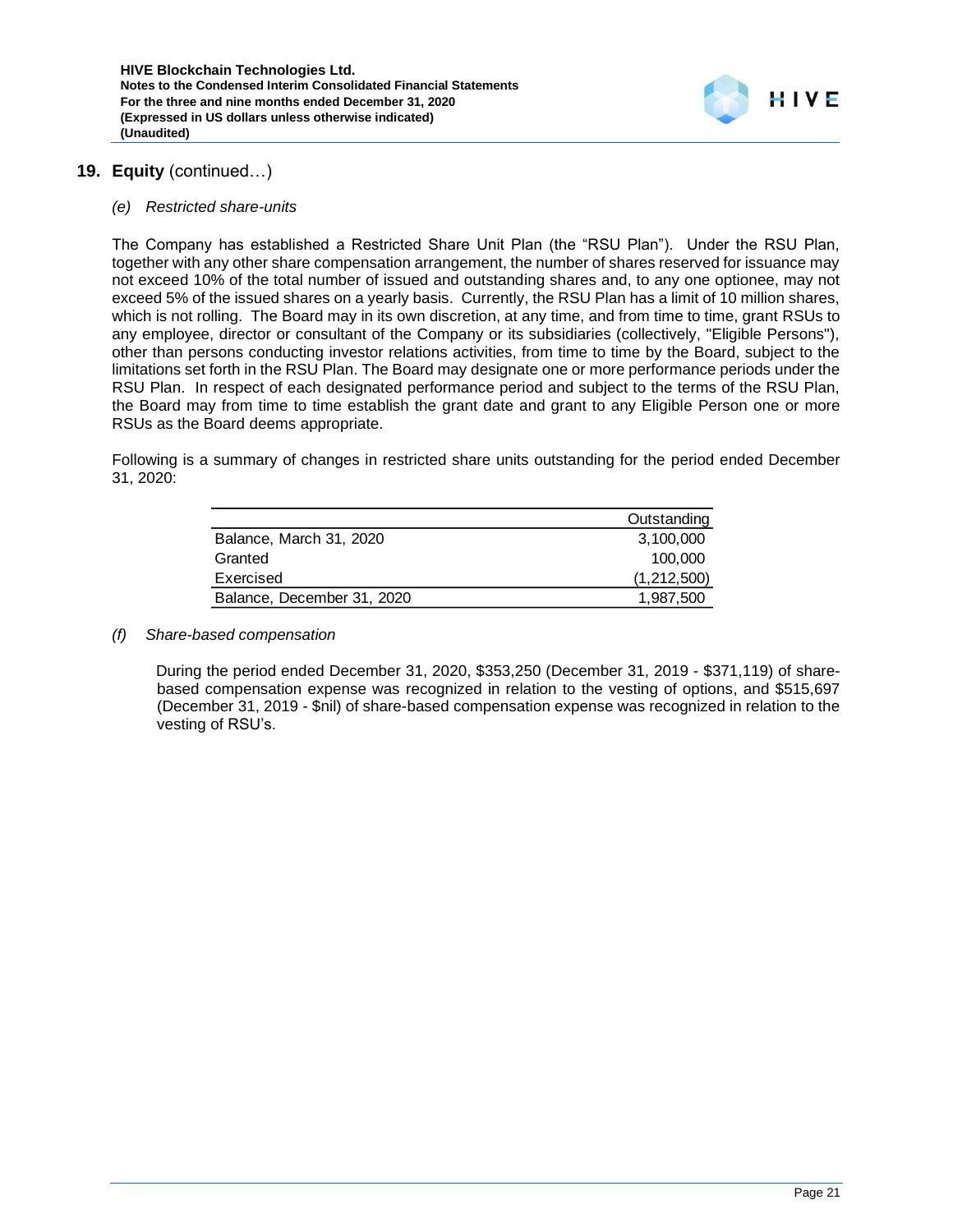### **19. Equity** (continued…)

The following weighted average assumptions were used for the valuation of the stock options:

|                         | 2021     | 2020  |
|-------------------------|----------|-------|
| Risk-free interest rate | 0.42%    | 1.32% |
| Expected life (years)   | 5.00     | 6.00  |
| Annualized volatility   | 105%     | 120%  |
| Dividend rate           | $0.00\%$ | 0.00% |

### **20. Income and loss per share**

Income (loss) per common share represents net income (loss) for the period divided by the weighted average number of common shares outstanding during the period.

Diluted income (loss) per share is calculated by dividing the applicable net income (loss) by the sum of the weighted average number of common shares outstanding and all additional common shares that would have been outstanding if potentially dilutive common shares had been issued during the period.

|                                                            | Three months ended<br>December 31, 2020 | Nine months ended<br>December 31, 2020 |
|------------------------------------------------------------|-----------------------------------------|----------------------------------------|
| Basic weighted average number of common shares outstanding | 346.013.499                             | 344, 223, 155                          |
| Effect of dilutive stock options and warrants              | 17.313.668                              | 17,313,668                             |
| Diluted weighted average common shares outstanding         | 363.327.167                             | 361,536,823                            |

### **21. General and administrative expenses**

General and administrative expenses were comprised of the following for the nine months ending:

|                                             | December 31, 2020 December 31, 2019 |      |           |
|---------------------------------------------|-------------------------------------|------|-----------|
| Management fees, salaries and wages         | \$<br>402.674                       | - \$ | 701,917   |
| Marketing                                   | 208,814                             |      | 68,341    |
| Office, administration, and regulatory      | 269,100                             |      | 1,236,381 |
| Professional fees, advisory, and consulting | 1,152,110                           |      | 1,540,973 |
| Travel                                      | 6.598                               |      | 243,708   |
| <b>Total</b>                                | 2,039,296                           | S    | 3,791,320 |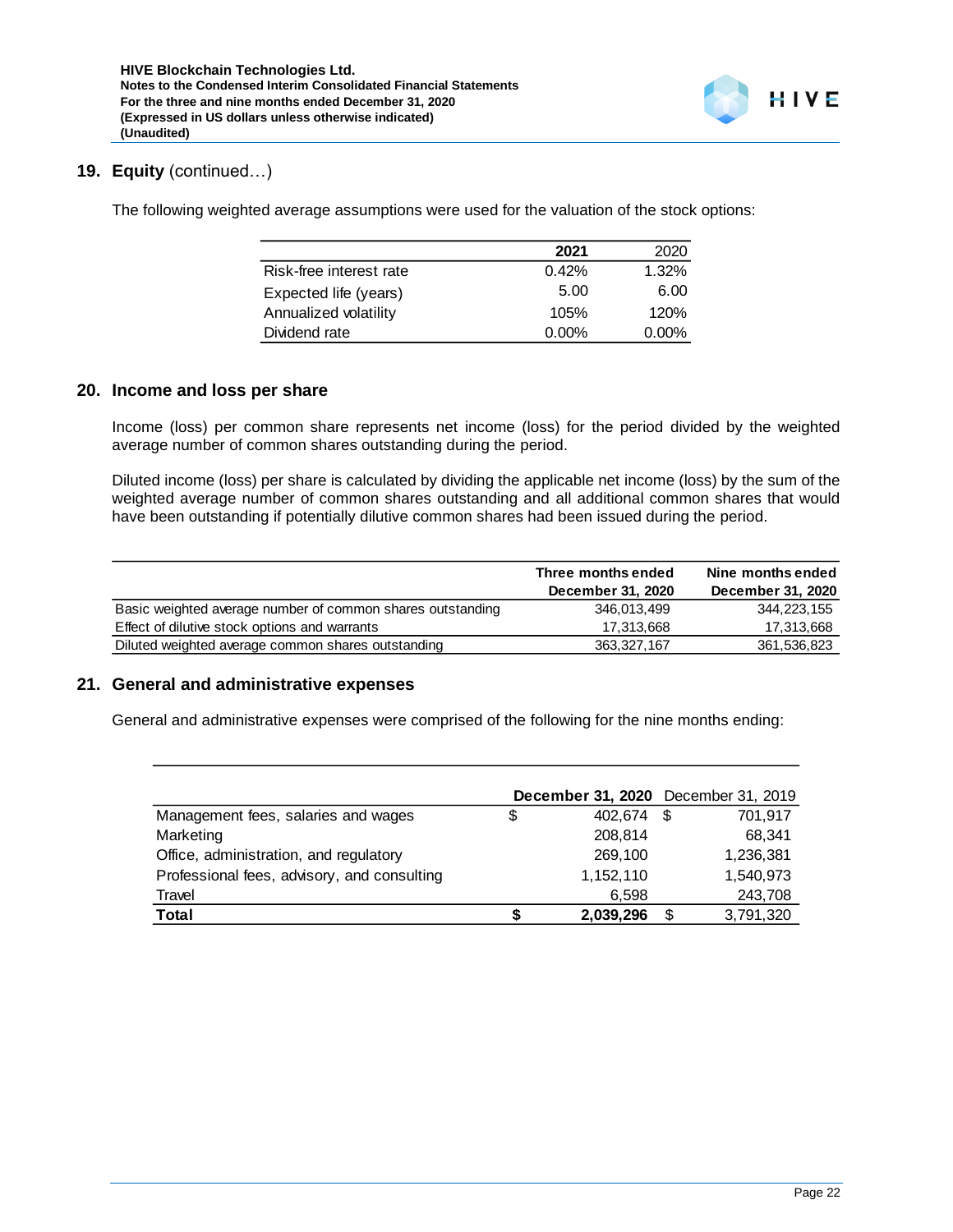# **22. Financial Instruments and Risk Management**

The fair values of investments were measured using the cost, market or income approaches. The investments measured at fair value are classified into one of the three levels in the fair value hierarchy according to the relative reliability of the inputs used to estimate the fair values, with the designation based upon the lowest level of input that is significant to the fair value measurement. The three levels of the fair value hierarchy are:

*Level 1 Inputs:* Quoted prices (unadjusted) in active markets for identical assets or liabilities that the entity can access at the measurement date.

*Level 2 Inputs:* Quoted prices for similar assets or liabilities in active markets, or quoted prices for identical or similar assets or liabilities in markets that are not active, or other observable inputs other than quoted prices.

*Level 3 Inputs:* Unobservable inputs for the asset or liability (Unobservable inputs reflect management's assumptions on how market participants would price the asset or liability based on the information available).

*Valuation of Assets that use Level 2 Inputs ("Level 2 Assets")*. The fair value of Level 2 assets would use the quoted price, per coinmarketcap.com\*, with no adjustment.

\* Coinmarketcap.com is a pricing aggregator, as the principal market or most advantageous market is not always known. The Company believes any price difference amongst the principal market and an aggregated price to be immaterial.

The Company is exposed, in varying degrees, to a variety of financial related risks. The fair value of the Company's financial instruments, including cash, amounts receivable, investments, and accounts payable and accrued liabilities approximates their carrying value due to their short-term nature. The type of risk exposure and the way in which such exposure is managed is provided as follows:

#### Credit risk

Credit risk is the risk that one party to a financial instrument will fail to discharge an obligation and cause the other party to incur a financial loss. The Company's primary exposure to credit risk is on its cash held in bank accounts as at December 31, 2020. The majority of cash is deposited in bank accounts held primarily with one major bank in Canada so there is a concentration of credit risk. This risk is managed by using a major bank that is a high credit quality financial institution as determined by rating agencies.

For the custody of its digital currencies, the Company uses the services of two financial institutions through custodial agreements, one financial institution located in Liechtenstein and another in the United States.

#### Liquidity risk

Liquidity risk is the risk that the Company will not be able to meet its financial obligations as they fall due. The Company manages liquidity risk by maintaining cash balances to ensure that it is able to meet its short term and long-term obligations as and when they fall due. The Company manages company-wide cash projections centrally and regularly updates projections for changes in business and fluctuations cause in digital currency prices and exchange rates.

HIVE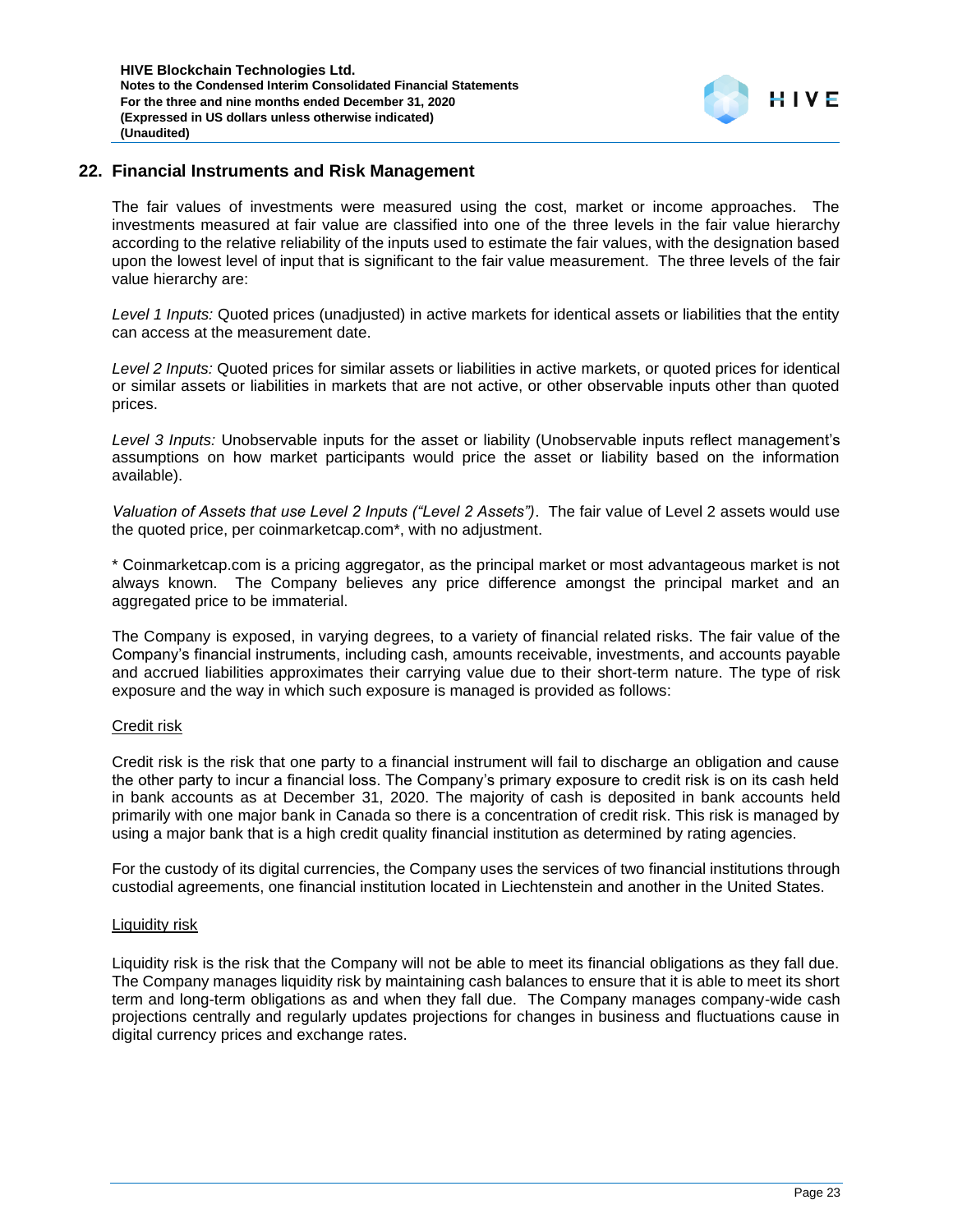

### **22. Financial Instruments and Risk Management** (continued…)

#### Foreign currency risk

Currency risk relates to the risk that the fair values or future cash flows of the Company's financial instruments will fluctuate because of changes in foreign exchange rates. Exchange rate fluctuations affect the costs that the Company incurs in its operations as well as the currency in which the Company has historically raised capital.

The Company's presentation currency is the US dollar and major purchases are transacted in US dollars, while all financing to date has been completed in Canadian dollars. As the Company operates in an international environment, some of the Company's financial instruments and transactions are denominated in currencies other than an entity's functional currency. A portion of the Company's general and administrative costs are incurred mainly in currencies separate from each entity's functional currency, such as Swiss Francs, the Euro, the Swedish Krona, the Norwegian Krone, and Icelandic Krona. The fluctuation of these currencies in relation to the US dollar will consequently impact the profitability of the Company and may also affect the value of the Company's assets and liabilities and the amount of shareholders' equity.

The Company's net monetary position in the significant foreign currencies as of December 31, 2020 is summarized below with the effect on earnings before tax of a 10% fluctuation of each currency relative to the functional currency of the entity holding it to the USD dollar:

|                         |                    | Net Monetary Position Impact of 10% variance |
|-------------------------|--------------------|----------------------------------------------|
|                         |                    | December 31, 2020 in foreign exchange rate   |
|                         | (USD\$ equivalent) | (in foreign currency)                        |
| <b>US Dollars</b>       | 109,568            | 9,961                                        |
| <b>Canadian Dollars</b> | 10,272             | 682                                          |
| <b>Swiss Francs</b>     | (38, 180)          | 3,649                                        |
| Swedish Krona           | 2,880,354          | 27,940                                       |
| Norwegian Krone         | (2,800,814)        | 26,129                                       |
| Icelandic Krona         | 394,372            | 258                                          |

#### Interest rate risk

Interest rate risk is the risk that the fair value of future cash flows of a financial instrument will fluctuate because of changes in market interest rates. The Company's exposure to interest rate risk is limited and only relates to its ability to earn interest income on cash balances at variable rates. Changes in short term interest rates will not have a significant effect on the fair value of the Company's cash account.

#### Price Risk

Price risk is the risk that the fair value or future cash flows of a financial instrument will fluctuate due to changes in market prices, other than those arising from interest rate risk or foreign currency risk. The Company is not exposed to any significant price risks with respect to its financial instruments.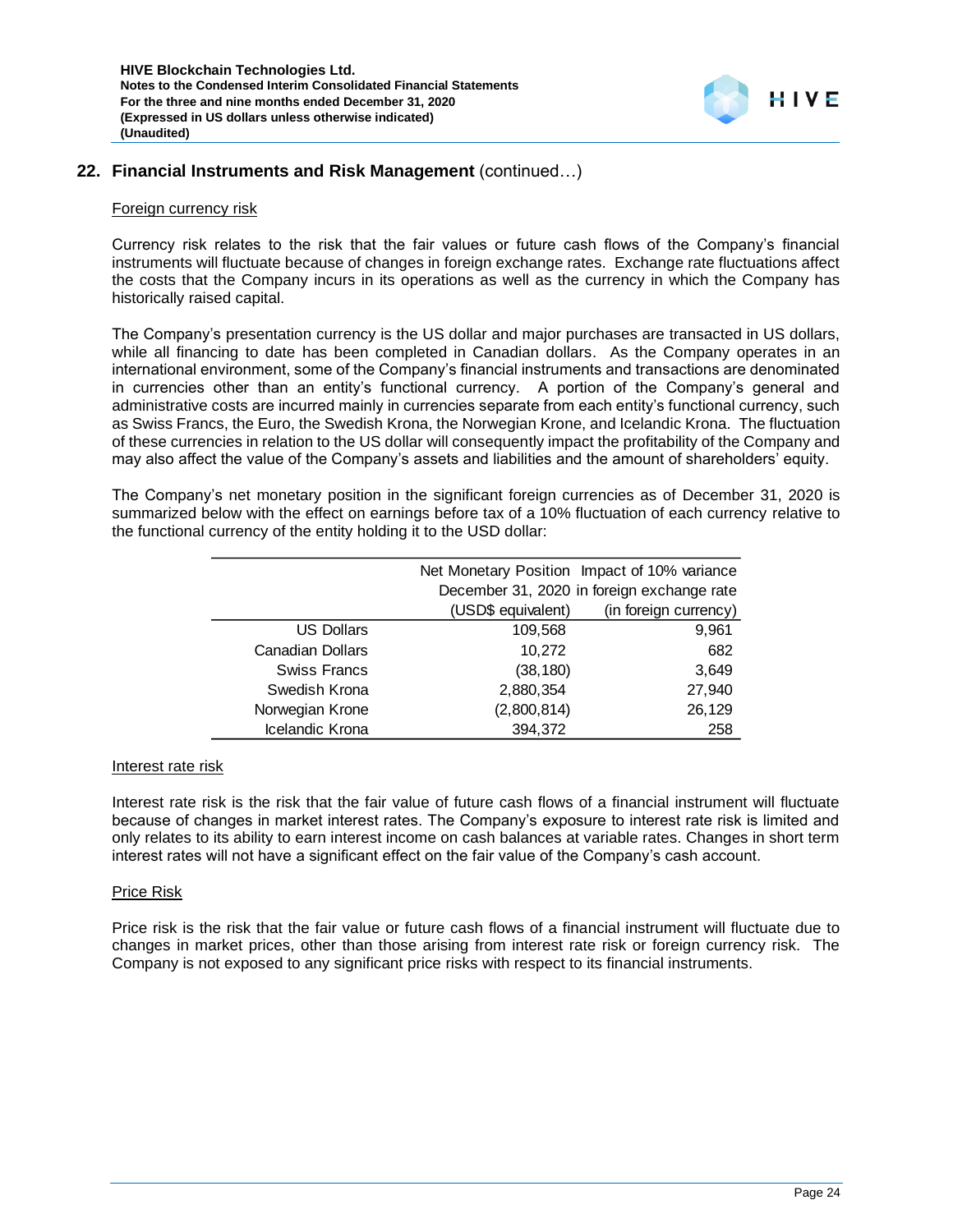# **23. Digital Currency and Risk Management**

Digital currencies are measured using Level 2 inputs (Note 22).

Digital currency prices are affected by various forces including global supply and demand, interest rates, exchange rates, inflation or deflation and the global political and economic conditions. The profitability of the Company is directly related to the current and future market price of coins; in addition, the Company may not be able liquidate its inventory of digital currency at its desired price if required. A decline in the market prices for coins could negatively impact the Company's future operations. The Company has not hedged the conversion of any of its coin sales or future mining of digital currencies.

Digital currencies have a limited history and the fair value historically has been very volatile. Historical performance of digital currencies are not indicative of their future price performance. The Company's digital currencies currently consist of Ethereum, Ethereum Classic, and Bitcoin. The table below shows the impact of the 25% variance in the price of each of these digital currencies on the Company's earnings before tax, based on their closing prices at December 31, 2020.

|                  | Impact of 25% variance in price |
|------------------|---------------------------------|
| Ethereum         | 2.433.510                       |
| Ethereum Classic | 533                             |
| <b>Bitcoin</b>   | 1,314,630                       |

#### **24. Capital Management**

The Company manages its capital to maintain its ability to continue as a going concern and to provide returns to shareholders and benefits to other stakeholders. The capital structure of the Company consists of equity comprised of issued share capital and reserves.

The Company manages its capital structure and makes adjustments to it in light of economic conditions. The Company, upon approval from its Board of Directors, will balance its overall capital structure through new share issues or by undertaking other activities as deemed appropriate under the specific circumstances.

The Company is not subject to externally imposed capital requirements and the Company's overall strategy with respect to capital risk management remains unchanged from the year ended March 31, 2020.

HIVE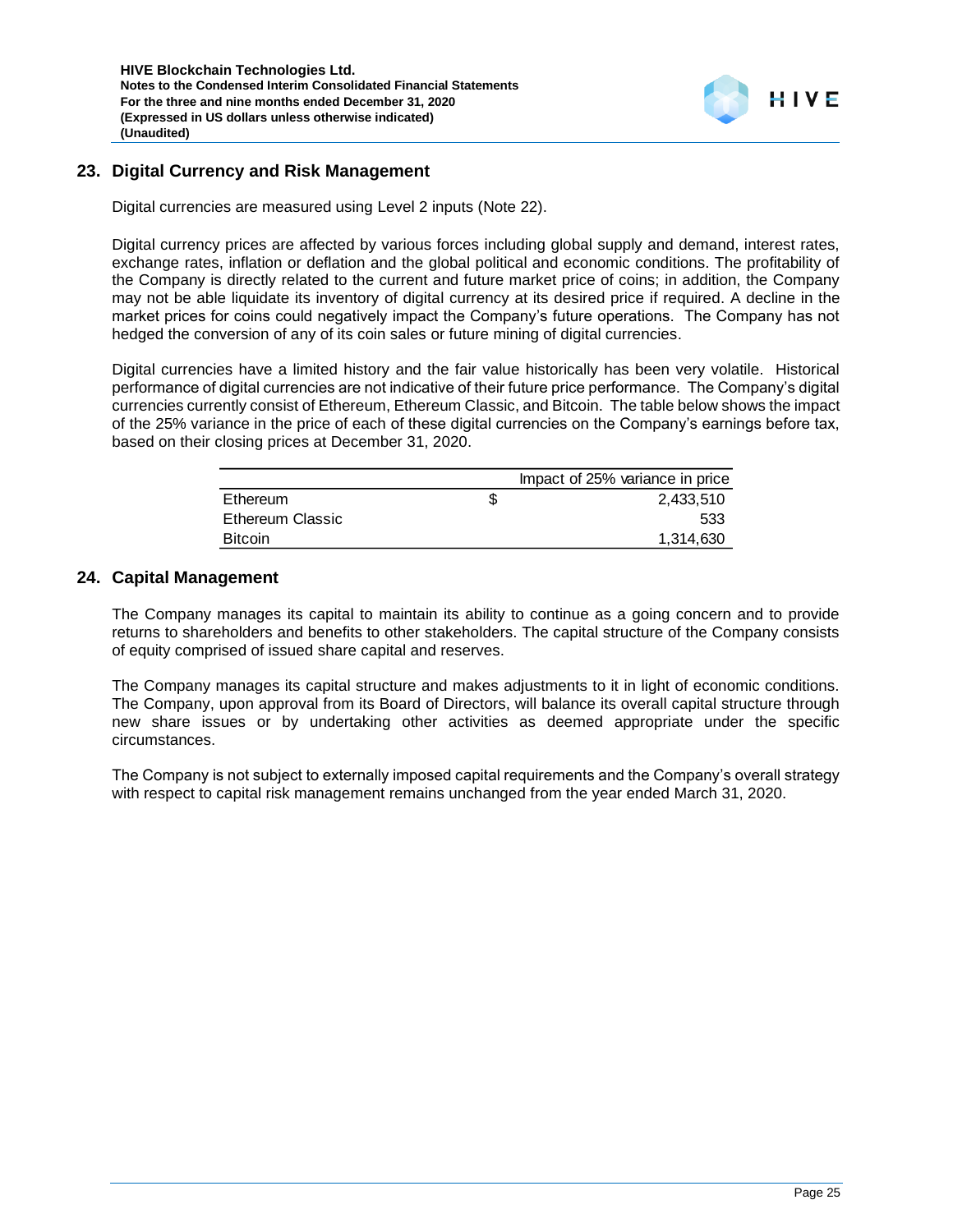### **25. Segmented Information**

The Company operates in one segment, the mining and sale of digital currencies. External revenues are attributed by geographical location, based on the country from which services are provided.

| 2020<br>December 31                 | Canada     | Sweden |  | Iceland |  | Switzerland |  | Norway |  | Bermuda  | Total |                 |  |
|-------------------------------------|------------|--------|--|---------|--|-------------|--|--------|--|----------|-------|-----------------|--|
| Income from digital currency mining | 29.549.096 |        |  |         |  |             |  |        |  | .728.657 |       | 00.077<br>ں ن ، |  |
|                                     |            |        |  |         |  |             |  |        |  |          |       |                 |  |
|                                     |            |        |  |         |  |             |  |        |  |          |       |                 |  |

| 0010<br>าpei<br>고                                            | `onod:<br>idu                             | ∵"eden | alono<br>eidi iu | wit | zerlano | <b>Nonway</b> | Total                         |  |  |  |
|--------------------------------------------------------------|-------------------------------------------|--------|------------------|-----|---------|---------------|-------------------------------|--|--|--|
| minino<br>diar<br><b>Incom</b><br>fror<br>'ital<br>urrency : | $-0$<br>- OGC<br>$\overline{\phantom{a}}$ |        |                  |     |         |               | $-0o$<br>$\sim$<br>nr<br>1.31 |  |  |  |

| December 31, 2020                                                                                                   | Canada          | Sweden          | Iceland         | Switzerland | Norway | Bermuda          | Total            |
|---------------------------------------------------------------------------------------------------------------------|-----------------|-----------------|-----------------|-------------|--------|------------------|------------------|
| Income from digital currency mining                                                                                 | \$29,549,096    | \$              | \$              | \$          | \$     | \$<br>3,728,657  | \$<br>33,277,753 |
|                                                                                                                     |                 |                 |                 |             |        |                  |                  |
| December 31, 2019                                                                                                   | Canada          | Sweden          | Iceland         | Switzerland | Norway | Total            |                  |
| Income from digital currency mining                                                                                 | \$23,968,532    | \$              | \$              | \$          | \$     | \$<br>23,968,532 |                  |
|                                                                                                                     |                 |                 |                 |             |        |                  |                  |
| The Company's non-current tangible assets are located in the following jurisdictions:                               |                 |                 |                 |             |        |                  |                  |
|                                                                                                                     |                 |                 |                 |             |        |                  |                  |
| December 31, 2020                                                                                                   | Canada          | Sweden          | Iceland         | Switzerland | Norway | Bermuda          | Total            |
| Data centre equipment                                                                                               | \$<br>6,750,272 | \$<br>5,901,785 | \$<br>3,351,742 | \$          | \$     | \$               | \$<br>16,003,799 |
| ROU Asset                                                                                                           | 2,469,327       | 905,000         |                 |             |        |                  | 3,374,327        |
|                                                                                                                     | \$<br>9,219,599 | \$<br>6,806,785 | \$<br>3,351,742 | \$<br>ä,    | \$     | \$               | \$<br>19,378,126 |
| March 31, 2020                                                                                                      | Canada          | Sweden          | Iceland         | Switzerland | Norway | Total            |                  |
| Data centre equipment                                                                                               | \$              | \$<br>5,712,764 | \$<br>702,936   | \$          | \$     | \$<br>6,415,700  |                  |
| ROU Asset                                                                                                           |                 | 2,240,274       |                 |             |        | 2,240,274        |                  |
|                                                                                                                     | \$<br>÷,        | \$<br>7,953,038 | \$<br>702,936   | \$<br>ä,    | \$     | \$<br>8,655,974  |                  |
|                                                                                                                     |                 |                 |                 |             |        |                  |                  |
| <b>Subsequent Events</b>                                                                                            |                 |                 |                 |             |        |                  |                  |
|                                                                                                                     |                 |                 |                 |             |        |                  |                  |
| <u>COVID – 19</u>                                                                                                   |                 |                 |                 |             |        |                  |                  |
|                                                                                                                     |                 |                 |                 |             |        |                  |                  |
|                                                                                                                     |                 |                 |                 |             |        |                  |                  |
| The Company continues to caution that current global uncertainty with respect to the spread of the COVID-           |                 |                 |                 |             |        |                  |                  |
| 19 virus (the "coronavirus") and its effect on the broader global economy may have a significant negative           |                 |                 |                 |             |        |                  |                  |
| effect on the Company. While the precise impact of the COVID-19 virus on the Company remain unknown,                |                 |                 |                 |             |        |                  |                  |
|                                                                                                                     |                 |                 |                 |             |        |                  |                  |
| rapid spread of the COVID-19 virus may have a material adverse effect on global economic activity, and              |                 |                 |                 |             |        |                  |                  |
| can result in volatility and disruption to global supply chains, operations, mobility of people and the financial   |                 |                 |                 |             |        |                  |                  |
| markets, which could affect interest rates, credit ratings, credit risk, inflation, business, financial conditions, |                 |                 |                 |             |        |                  |                  |
| results of operations and other factors relevant to the Company.                                                    |                 |                 |                 |             |        |                  |                  |
|                                                                                                                     |                 |                 |                 |             |        |                  |                  |
| <b>Convertible Debenture</b>                                                                                        |                 |                 |                 |             |        |                  |                  |
|                                                                                                                     |                 |                 |                 |             |        |                  |                  |
| On January 12, 2021, the Company closed its non-brokered private placement of unsecured debentures                  |                 |                 |                 |             |        |                  |                  |
| (the "Debentures"), for aggregate gross proceeds of \$15,000,000 with U.S. Global Investors, Inc. ("U.S.            |                 |                 |                 |             |        |                  |                  |
| Global"). The Interim Executive Chairman of the Company is a director, officer and controlling shareholder          |                 |                 |                 |             |        |                  |                  |
| of U.S. Global.                                                                                                     |                 |                 |                 |             |        |                  |                  |
|                                                                                                                     |                 |                 |                 |             |        |                  |                  |
|                                                                                                                     |                 |                 |                 |             |        |                  |                  |
| The Debentures will mature on the date that is 60 months from the date of issuance, bearing interest at a           |                 |                 |                 |             |        |                  |                  |
| rate of 8% per annum. The Debentures will be issued at par, with each Debenture being redeemable by                 |                 |                 |                 |             |        |                  |                  |
| HIVE at any time, and convertible at the option of the holder into common shares (each, a "Share") in the           |                 |                 |                 |             |        |                  |                  |
|                                                                                                                     |                 |                 |                 |             |        |                  |                  |
| capital of the Company at a conversion price of CAD\$3.00 per Share. Interest will be payable monthly and           |                 |                 |                 |             |        |                  |                  |
| principal will be payable quarterly. In addition, U.S. Global will be issued 5.0 million common share               |                 |                 |                 |             |        |                  |                  |
| purchase warrants (the "Warrants"). Each whole Warrant will entitle U.S. Global to acquire one common at            |                 |                 |                 |             |        |                  |                  |
| an exercise price of CAD\$3.00 per Share for a period of three years from closing.                                  |                 |                 |                 |             |        |                  |                  |
|                                                                                                                     |                 |                 |                 |             |        |                  |                  |
| At-The-Market Equity Program                                                                                        |                 |                 |                 |             |        |                  |                  |
| On February 2, 2021, the Company entered into an equity distribution agreement ("Equity Distribution                |                 |                 |                 |             |        |                  |                  |
| Agreement") with Canaccord Genuity Corp. Under the Equity Distribution Agreement, the Company may,                  |                 |                 |                 |             |        |                  |                  |
| from time to time, sell up to US\$100 million of common shares in the capital of the Company (the "ATM              |                 |                 |                 |             |        |                  |                  |
|                                                                                                                     |                 |                 |                 |             |        |                  |                  |
| Equity Program").                                                                                                   |                 |                 |                 |             |        |                  |                  |

### **26. Subsequent Events**

#### $COVID - 19$

#### Convertible Debenture

#### At-The-Market Equity Program